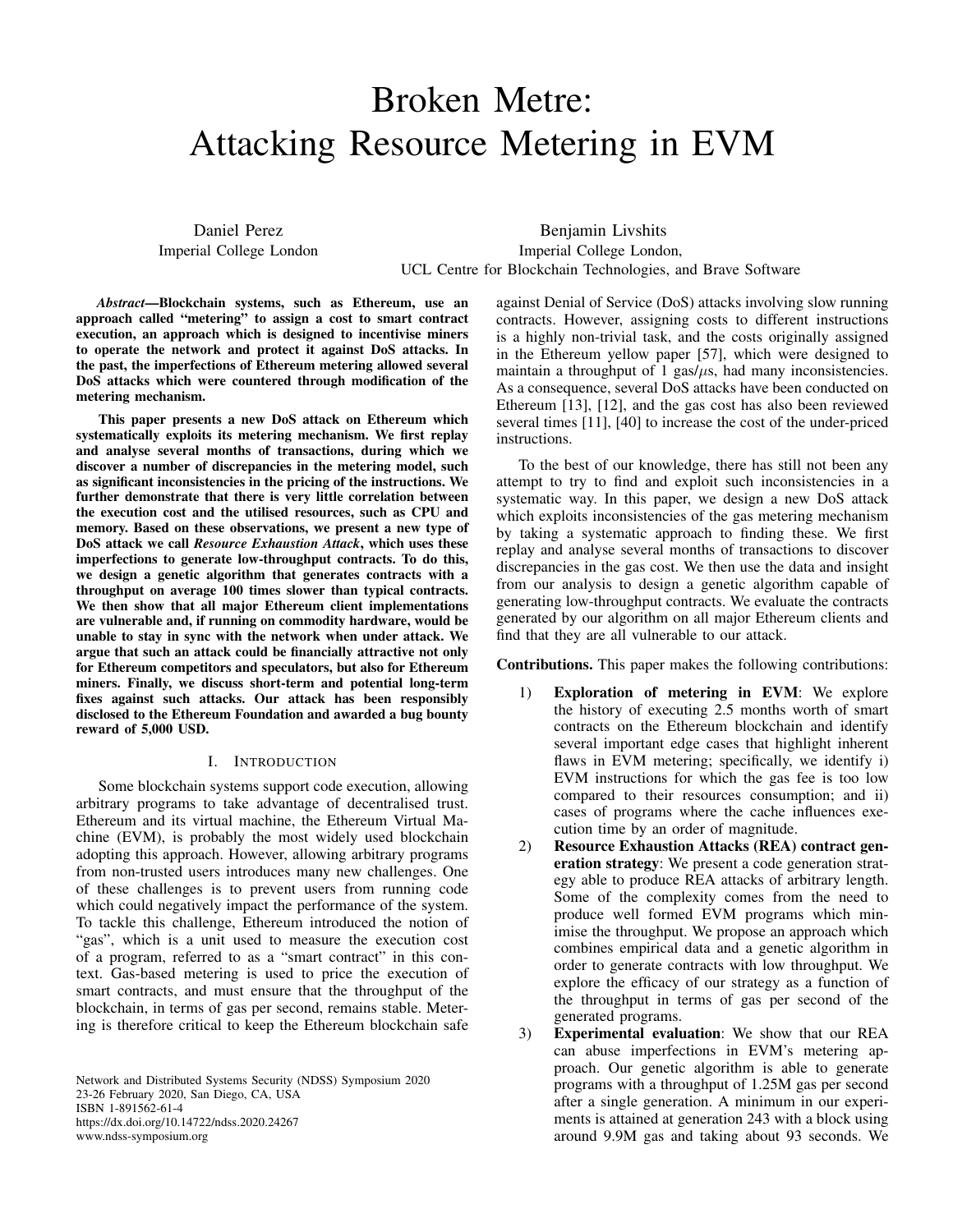show that our method generates contracts on average more than 100 times slower than typical contracts. Finally, we evaluate our low-throughput contracts on the major Ethereum clients and show that they are all vulnerable. Using commodity hardware, nodes would be unable to stay in sync when under attack.

4) Disclosure and fixes: We responsibly disclosed our attack to the Ethereum foundation, and were awarded a bug bounty reward of 5,000 USD. We discussed with the developers about the ongoing efforts as well as some potential fixes, and present some of the shortterm and long-term fixes in this paper.

Paper Organisation. The rest of the paper is organised as follows. In Section [II,](#page-1-0) we provide background information about Ethereum and its metering scheme, as well as a few instances of how it has been exploited in the past. In Section [III,](#page-3-0) we present case studies based on measurements that we obtained by re-executing the Ethereum main chain. In Section [IV,](#page-6-0) we present our Resource Exhaustion Attacks (REA) and the results we obtained. In Section [V](#page-11-0) we present short and long-term solutions to gas mispricing issues. Finally, we present related work in Section [VI](#page-11-1) and conclude in Section [VII.](#page-12-0)

## II. BACKGROUND

<span id="page-1-0"></span>In this section, we briefly describe the Ethereum network and the EVM. Then, we provide an in-depth explanation of how the gas mechanism works and provide additional insights into smart contract execution costs on the Ethereum main network. Finally, we highlight some of the attacks which have been performed by abusing the gas mechanism.

## *A. Ethereum and the Ethereum Virtual Machine (EVM)*

The Ethereum [\[14\]](#page-13-4) platform allows its users to run "smart contracts" on its distributed infrastructure. Ethereum *smart contracts* are programs which define a set of rules for the governing of associated funds, typically written in a Turingcomplete programming language called Solidity [\[20\]](#page-13-5). The Solidity code is compiled into EVM bytecode, a low level bytecode designed to be executed by the EVM.

Once the EVM bytecode is generated, it is deployed on the Ethereum blockchain by sending a transaction which only purpose is to create a smart contract with the given code. To execute a smart contract, a user can then send a transaction to this contract. The sender will pay a *transaction fee* which is derived from the contract's computational cost, measured in units of *gas* [\[57\]](#page-14-0). The fee itself is paid in Ether  $(ETH<sup>1</sup>)$  $(ETH<sup>1</sup>)$  $(ETH<sup>1</sup>)$ , the underlying currency of the Ethereum blockchain. When a *miner* successfully mines a blocks, he receives the transaction fee of all the transactions included in the block. We will describe exactly how this transaction fee is computed in the following part of this section.

## *B. Metering in EVM*

As briefly outlined in Section [I,](#page-0-0) gas is a fundamental component of Ethereum, and generally applicable to permissioned and permissionless blockchain platforms that utilise a

<span id="page-1-2"></span>

|  | PUSH1 0x02 ; very low tier (3 gas) |
|--|------------------------------------|
|  | PUSH1 0x03 ; very low tier (3 gas) |
|  | MUL ; low tier (5 gas)             |
|  | PUSH1 0x05 ; very low tier (3 gas) |
|  | SSTORE ; special tier (20k gas)    |

Fig. 1: Example gas cost of an EVM program

distributed virtual machine for contract code execution [\[54\]](#page-14-1), [\[7\]](#page-13-6). Gas is the main protection against Denial of Service (DoS) attacks based on non-terminating or resource-intensive programs. It is also used to incentivise miners to process transactions by rewarding them with a fee computed based on the resource usage of the transaction.

Gas cost. In the EVM, each transaction has a cost which is computed in and expressed as gas. The cost is split into two parts, a fixed *base cost* of 21, 000 gas, and a variable *execution cost* of the smart contract. Each instruction has a fixed gas cost which has been set by the designers of the EVM [\[57\]](#page-14-0), who classify the instructions in multiple tiers of gas cost: zero Tier (0 gas), base tier (2 gas), very low tier (3 gas), low tier (5 gas), high tier (10 gas) and special tier where the cost needs more complex rules. The gas cost for a transaction in the EVM is the sum over the cost of each instruction in the contract. For example, given the program in Figure [1,](#page-1-2) the gas cost will be computed as follow. PUSH1 is in the Very Low Tier and therefore costs 3 gas. It is called 3 times in total and will therefore consume 9 gas. The arguments of PUSH1 do not consume any extra gas. The MUL instruction is in the Low Tier and hence costs 5 gas. Finally, the SSTORE will store the result of  $2 \times 3$  at location 5 in the storage. SSTORE is in the Special Tier and has slightly more complex pricing rules. Assuming the location in the storage was previously 0, the instruction allocates storage and will cost 20,000 gas. Therefore, this program will cost a total of 20,014 gas to execute. Given the current pricing for storage, the cost of the program is clearly dominated by the storage operation.

It is important to note that, as the transaction has a base cost of 21,000 gas, it will cost a total of  $21,000 + 20,014 = 41,014$ gas to execute the above transaction.

Ethereum Improvement Proposal (EIP) 150. Although the cost of each instruction was decided when first designing the EVM, the authors found that some costs were poorly aligned with actual resource consumption. Particularly, IOheavy instructions tended to be too cheap, allowing for DOS attacks on the Ethereum [\[12\]](#page-13-1) blockchain. As a fix, EIP 150 [\[11\]](#page-13-2) was proposed and implemented, significantly increasing the gas consumption of instructions which require to perform IO operations, such as SLOAD or EXTCODESIZE. This change revised the cost of under-priced instructions and prevented further DoS attacks such as the one seen in September 2016 [\[13\]](#page-13-0). This briefly highlights the potential risks rooted in mismatches between instructions and gas costs. While the above cases have been fixed, it is unclear whether all potential issues have been eradicated or not.

Gas price. Up to here, we have explained how the gas cost for executing a contract are computed. However, the gas cost is not

<span id="page-1-1"></span><sup>&</sup>lt;sup>1</sup>When converting ETH to USD, we use the exchange rate on  $2020-01-07$ : 1 ETH = 145 USD. For consistency, any monetary amounts denominated in USD are based on this rate.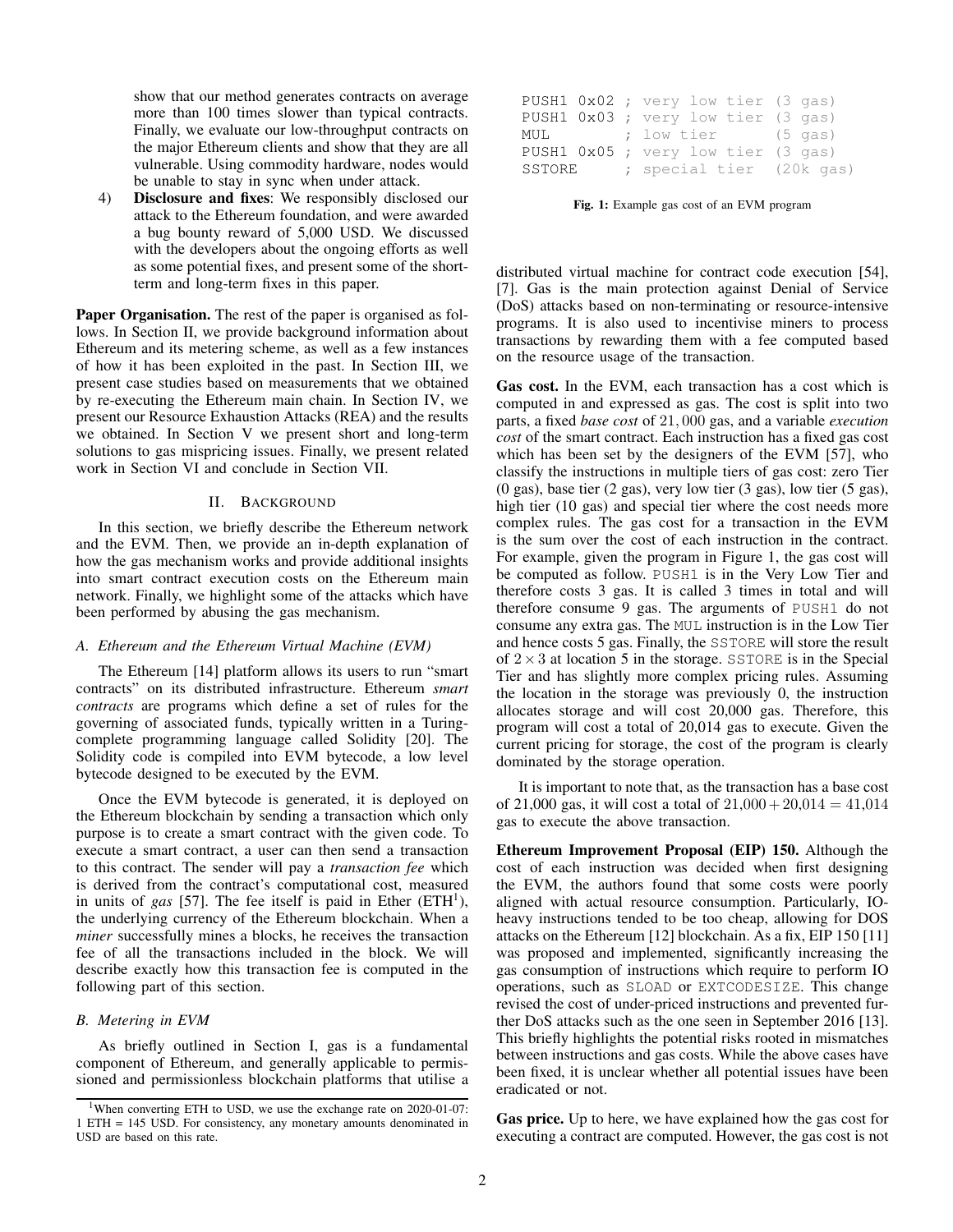<span id="page-2-0"></span>

|                          | Gas price |          |
|--------------------------|-----------|----------|
|                          | Low       | High     |
| Transaction type         | (1Gwei)   | (80Gwei) |
| Basic $(21k$ gas)        | \$0.00304 | \$0.2436 |
| Gas intensive (500k gas) | \$0.0725  | \$5.8    |

Fig. 2: Fees for different type of transactions. "Low" price is one of the lowest possible price to have a transaction included while "High" is a price someone very eager to have his transaction included would pay.

<span id="page-2-1"></span>

| Number of blocks:               | 613.475                    |
|---------------------------------|----------------------------|
| Median gas price:               | 9.1 Gwei                   |
| Median gas used (by contracts): | 53.787                     |
| Median transaction fee:         | $0.0008$ ETH $(0.116$ USD) |

Fig. 3: Median gas price, gas used and transaction fee from block 8,652,096 (Sep-09-2019) to block 9,286,594 (Jan-15-2020).

the only element needed to compute the total execution cost of a contract. When a transaction is sent, the sender can choose a gas price, namely the amount of *wei* (1wei = 10<sup>−</sup><sup>18</sup> ETH) that the sender is ready to pay per unit of gas. For conciseness, these amounts are often expressed in Gwei, where  $1$ Gwei  $=$  $10<sup>9</sup>$ wei. Miners will usually prioritise transactions with high gas prices, as this will increase the final fee they receive for processing a transaction.

Transaction fee. The transaction fee is the total amount of wei that the sender of the transaction has to pay for the transaction. It is obtained by multiplying the gas price by the gas cost. The transaction fee is non-refundable: even if the transaction fails, it will be paid.

# *C. Gas Statistics*

Now that we presented the key points about metering in the EVM, we provide concrete numbers about different aspects of the gas price and transaction fees. In particular, we show the amount of transaction fees that a user would have to pay to have his transaction processed by the main Ethereum network.

To give a sense of the transaction fees, we show a variety of typical fees in Figure [2.](#page-2-0) The fees are divided depending on their gas price and gas consumption. The *Low* gas price is close to the lowest price that can be paid to get the transaction accepted on the Ethereum blockchain. The *High* gas price refers to the price that people would pay when they are extremely eager to get their transaction included, for example when competing with other users to have a transaction included first [\[44\]](#page-14-2). The *basic* transaction type refers to transactions consuming only the base amount of gas, without executing any instruction. This is typically the cost to send Ether to a contract or another party. The *gas intensive* transaction type represents computationally expensive transactions, for example, verifying a zero-knowledge proof [\[49\]](#page-14-3). At the time of writing, the maximum amount of gas which can be used in a single block is 10,000,000, which means only 20 such transactions could be included in a single block.

In Figure [3,](#page-2-1) we show the values of the gas price, gas used and transaction fee. In order to obtain results reflecting the current situation, we limit the analysis to recent blocks. We use all the transactions sent to contracts between September 30, 2019 and January 15, 2020. We find that the median gas price paid by a transaction's sender is around 9.1 Gwei, which is around 9 times more than the minimum possible fee. It is worth noting that when paying the minimum possible fee, the probability for the transaction to get included in the next block is relatively low and the transaction can therefore be delayed for several blocks: at the time of writing, about 40% of the last 200 blocks accepted a gas price of 1Gwei [\[19\]](#page-13-7). This explains that users usually pay a higher fee to get their transaction included faster. The median for the gas consumed by contracts is around 50,000 gas, indicating that most transactions perform relatively simple computations. Indeed, the basic fee being 21,000, a simple read followed by an allocation of storage would already result in 46,000 gas. Overall, the median fee paid per transactions is 0.0008 ETH which is around 0.116 USD.

# *D. Previously Known Attacks*

The Ethereum network has been victim of several Denial of Service (DoS) attacks due to instructions being underpriced. We present two considerable DoS attacks which were performed on the Ethereum network.

**EXTCODESIZE** attack. In September 2016, a DoS attack was performed on the Ethereum network by flooding it with transactions containing a very large number of EXTCODESIZE instructions [\[13\]](#page-13-0). EXTCODESIZE is an instruction to retrieve the size in bytes of a given contract's code.

This attack happened because the EXTCODESIZE instruction was vastly under-priced. At the time of the attack, a single execution of this instruction cost 20 gas, meaning that one could perform around 1,500 instructions with less than \$0.01. Although by itself, this issue might seem benign, EXTCODESIZE forces the client to search the contract on disk, resulting in IO heavy transactions. While replaying the Ethereum history on our hardware, the malicious transactions took around 20 to 80 seconds to execute, compared to a few milliseconds for the average transactions. We show the correlation between the clock time and the gas used by transactions during the period of the attack in Figure [4.](#page-3-1) Although this attack did not create any issue at the consensus layer, it reduced the rate of block creation by a factor of more than 2 times, with block creation time peaking to more than 30s [\[25\]](#page-13-8).

The Ethereum protocol was updated in EIP 150, with all the software running Ethereum, to increase the price of the EXTCODESIZE from 20 to 700 gas, making the aforementioned attack considerably more expensive to perform. Some performance improvements were also made at the implementation level, allowing clients to process IO-intensive instructions faster.

**SUICIDE** Attack. Shortly after the EXTCODESIZE attack, another DoS attack involving the SUICIDE instruction was performed [\[12\]](#page-13-1). The SUICIDE instruction kills a contract and sends all its remaining Ether to a given address. If this particular address does not exist, a new address would be newly created to receive the funds. Furthermore, at the time of the attack, calling SUICIDE did not cost any Ether. Given these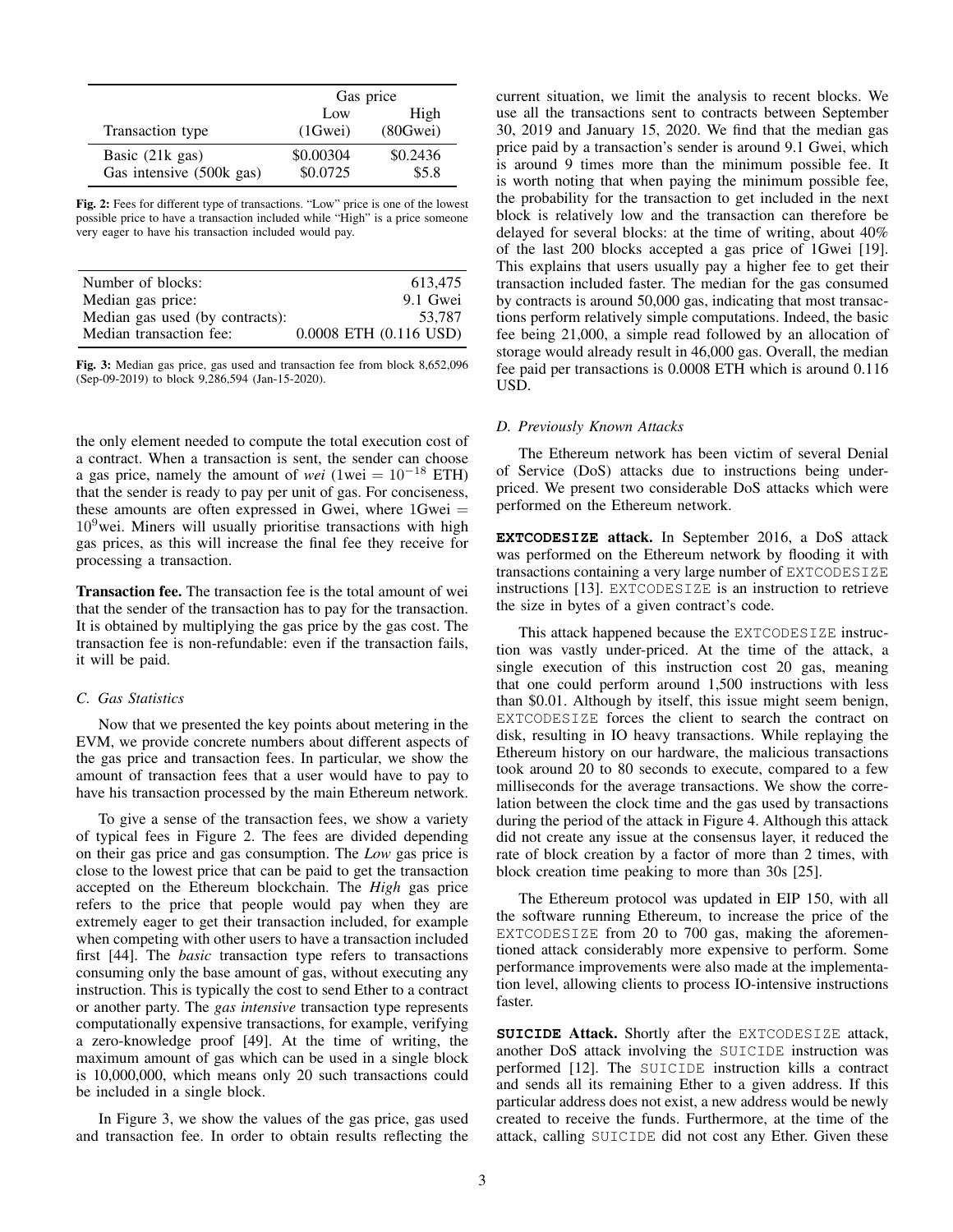<span id="page-3-1"></span>

Fig. 4: Correlation between gas and clock time with DoS.

two properties, an attacker could create and destroy a contract in the same transaction, creating a new contract each time at an extremely low fee. This quickly overused the memory of the nodes, and particularly affected the Go implementation [\[30\]](#page-13-9) which was less memory efficient [\[15\]](#page-13-10).

A twofold fix was issued for this attack in EIP 150. First, and most importantly, SUICIDE would be charged the regular amount of gas for contract creation when it tried to send Ether to a non-existing address. Subsequently, the price of the SUICIDE instruction was increased from 0 to 5,000 gas. Again, these measures would make such an attack very expensive.

## III. CASE STUDIES IN METERING

<span id="page-3-0"></span>In this section, we instrument the  $C_{++}$  client of the Ethereum blockchain, called *aleth* [\[22\]](#page-13-11), and report some interesting observations about gas dynamics in practice.

## *A. Experimental setup*

Hardware. We run all of the experiments on a Google Cloud Platform (GCP) [\[31\]](#page-13-12) instance with 4 cores (8 threads) Intel Xeon at 2.20GHz, 8 GB of RAM and an SSD with a 400MB/s throughput. The machine runs Ubuntu 18.04 with the Linux kernel version 4.15.0. We selected this hardware because it is representative to what has been reported as sufficient to run a full Ethereum node [\[48\]](#page-14-4), [\[47\]](#page-14-5), [\[45\]](#page-14-6).

Software. To measure the speed of different instructions, we fork the Ethereum C++ client, *aleth*. Our fork integrates the changes to the upstream repository until Jun-26 2019. We choose the  $C_{++}$  client for two reasons: first, it is one of the two clients officially maintained by the Ethereum Foundation [\[1\]](#page-13-13) with geth [\[30\]](#page-13-9); second, it is the only of the two without runtime or garbage collection, which makes measuring metrics such as memory usage more reliable. **Enable and the state of the state of the state of the state of the state of the state of the state of the state of the state of the state of the state of the state of the state of the state of the state of the state of t** 

We add compile options to the original  $C++$  client to allow

<span id="page-3-3"></span>

(a) Mean time for arithmetic instructions.

| <b>Instruction</b> | Gas<br>cost | Count   | Mean<br>time (ns) | <b>Throughput</b><br>(gas / $\mu$ s) |
|--------------------|-------------|---------|-------------------|--------------------------------------|
| ADD                |             | 453,069 | 82.20             | 36.50                                |
| MUL                |             | 62,818  | 96.96             | 51.57                                |
| <b>DIV</b>         |             | 107.972 | 476.23            | 10.50                                |
| <b>F.XP</b>        | $-51$       | 186,004 | 287.93            | 177.1                                |

(b) Execution time and gas usage for arithmetic instructions.

Fig. 5: Comparing execution time and gas usage of arithmetic instructions.

Our measurement framework is open-sourced<sup>[2](#page-3-2)</sup> and available under the same license as the rest of *aleth*.

Measurements. For all our measurements, we only take into account the execution of the smart contracts and ignore the time taken in networking or other parts of the software. We use a nanosecond precision clock to measure time and measure both the time taken to execute a single smart contract and the time to execute a single instruction. To measure the memory usage of a single transaction, we override globally the **new** and **delete** operators and record all allocations and deallocations performed by the EVM execution within each transaction. We ensure that this is the only way used by the EVM to perform memory allocation.

Given the relatively large amount of time it takes to reexecute the blockchain, we only execute each measurement once when re-executing. We ensure that we always have enough data points, where enough in the order of millions or more, so that some occasional imprecision in the measurements, which are inevitable in such experiments, do not skew the data.

In this section, the measurements are run between block 5,171,468 (Feb-28-2018) and block 5,587,480 (May-10- 2018), except in [III-C](#page-4-0) where we want to compare after and before EIP-150.

<span id="page-3-2"></span><sup>2</sup><https://github.com/danhper/aleth/tree/measure-gas>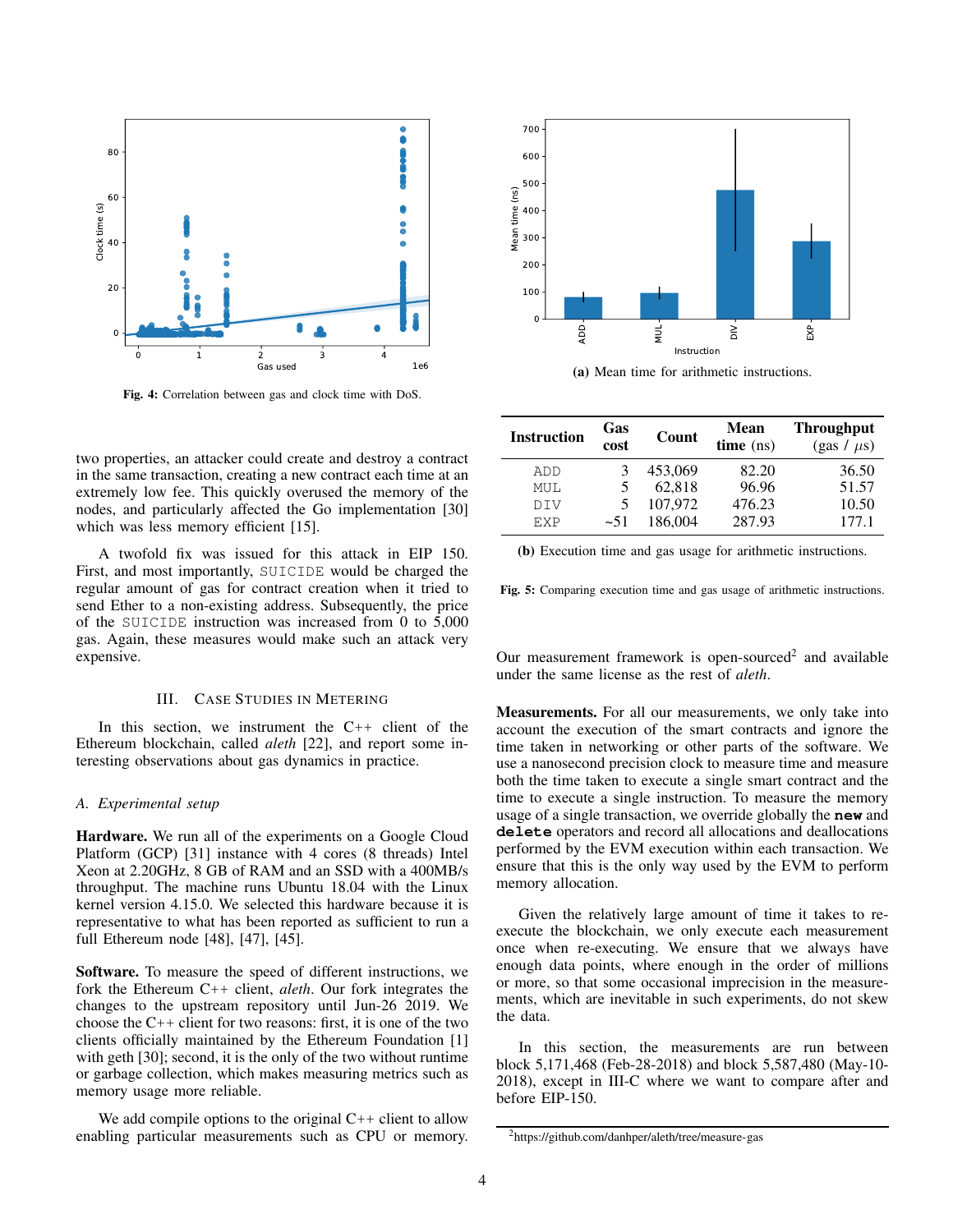<span id="page-4-2"></span>

| <b>Phase</b>   | Resource           | <b>Pearson</b><br>score |
|----------------|--------------------|-------------------------|
|                | Memory             | 0.545                   |
| $Pre EIP-150$  | <b>CPU</b>         | 0.528                   |
|                | Storage            | 0.775                   |
|                | Storage/Memory     | 0.845                   |
|                | Storage/Memory/CPU | 0.759                   |
|                | Memory             | 0.755                   |
| Post $EIP-150$ | <b>CPU</b>         | 0.507                   |
|                | Storage            | 0.907                   |
|                | Storage/Memory     | 0.938                   |
|                | Storage/Memory/CPU | 0.893                   |

Fig. 6: Correlation scores between gas and system resources.

## *B. Arithmetic Instructions*

In this experiment, we evaluate the correlation between gas cost and the execution time for simple instructions which include absolutely no IO access. We use simple arithmetic instructions for measurements, in particular the ADD, MUL, DIV and EXP instructions.

In Figure [5a,](#page-3-3) we show the mean time of execution for these instructions, including the standard deviation for each measurement. We contrast these results with the gas cost of the different instructions in Figure [5b.](#page-3-3) EXP is the only of these instructions with a variable cost depending on its arguments the value of the exponent. We use the average gas cost in our measurements to compute the throughput. We see that although in practice ADD and MUL have similar execution time, the gas cost of MUL is 65% higher than the gas cost for ADD. On the other hand, DIV, which costs the same amount of gas as MUL, is around *5 times slower* on average. EXP costs on average *10 times* the price of DIV but executes 40% faster. Another point to note here is that DIV has a standard deviation much higher than the other three instructions. Although we were expecting that for such simple instructions the execution time would reflect the gas cost, this does not appear to be the case in practice. We will show in the coming sections that IO related operations tend to make things worse in this regard.

## <span id="page-4-0"></span>*C. Gas and System Resources Consumption*

In this section, we analyse the gas consumption of Ethereum smart contracts and try to correlate it with different system resources, such as memory, CPU and storage. As described in Section [II,](#page-1-0) EIP-150 influenced the price of many storage related operations, which affected the gas cost of transactions. Therefore, we use a different set of transactions than for other case studies. We arbitrarily use block 1,400,000 to block 1,500,000 for measurements before EIP-150 and block 2,500,000 to 2,600,000 for measurements after EIP-150. We assume that the sample of 100,000 blocks, which roughly corresponds to two weeks, is large enough to obtain reliable data.

We use our modified Ethereum client to perform the different measurements. To measure memory, we compute the difference between the total amount of memory allocated and the total amount of memory deallocated. For CPU, we use clock time measurements as a proxy for the CPU usage. Finally, for storage usage, we count the number of EVM words (256 bits) of storage newly allocated per transactions.

We compute the Pearson correlation coefficient<sup>[3](#page-4-1)</sup> [\[8\]](#page-13-14) between the different resources and the gas usage. We also compute multi-variate correlation between gas consumption and multiple resources. To compute the multi-variate correlation between multiple resources and the gas usage, we first normalise the measurement vector of each targeted resource to have a mean of 0 and a standard deviation of 1. Then, we stack the vectors to obtain a matrix of  $m$  resources and  $n$  measurements, and transform it in a single vector of  $n$  measurements using a principal component analysis [\[2\]](#page-13-15). The vector we obtain represents the aggregated usage of the different resources and can be correlated with the gas usage.

We present our results in [Figure 6.](#page-4-2) A first observation is that EIP-150 clearly emphasises the domination of storage in the price of contracts. We can clearly see that storage alone has an extremely high correlation score, with score of 0.907 after EIP-150. Memory usage is not as correlated as storage, but when combining both, they have the highest correlation score of 0.938. Finally, an important point is that CPU time seems completely uncorrelated with gas usage. Although it seems natural that CPU time by itself has a low correlation, as gas cost is dominated by storage cost, adding the CPU time in the multi-variate correlation reduces the correlation. It is not enough to make any conclusion yet but gives a hint that as long as the storage is not explicitly touched, it could be possible for contracts to be both cheap and long to execute.

## *D. High-Variance Instructions in the EVM*

Here, we look at instructions which have a high variance in their execution time. We summarise the instructions which had the highest variance in Figure [7.](#page-5-0) There are two main reasons why the execution time may vastly vary for the execution of the same instruction. First, many instructions take parameters, depending on which, the time it takes to run the particular instructions can vary wildly. This is the case for an instruction such as EXTCODECOPY. The second reason is much more problematic and comes from the fact that some instructions may require to perform some IO access, which can be influenced by many different factors such as caching, either at the OS or at the application level. The instruction with the highest variance was BLOCKHASH. BLOCKHASH allows to retrieve the hash of a block and allows to look up to 256 block before the current one. When it does so, depending on the implementation and the state of the cache, the EVM may need to perform an IO access when executing this instruction, which can result in vastly different execution times. The cost of BLOCKHASH being currently fixed and relatively cheap, 20 gas, it results in an instruction which is vastly under-priced. It is worth noting that in the particular case of BLOCKHASH, the issue has already been raised more than two years ago in EIP-210 [\[16\]](#page-13-16). It discussed changing the price of BLOCKHASH to 800 gas but at the time of writing the proposal is still in draft status and was not included in the Constantinople for $k^4$  $k^4$  [\[35\]](#page-13-17) as it was originally planned to be.

<span id="page-4-1"></span><sup>3</sup>Pearson score of 1 means perfect positive correlation, 0 means no correlation

<span id="page-4-3"></span><sup>&</sup>lt;sup>4</sup>Hard fork which took place on Feb 28 2019 on the Ethereum main network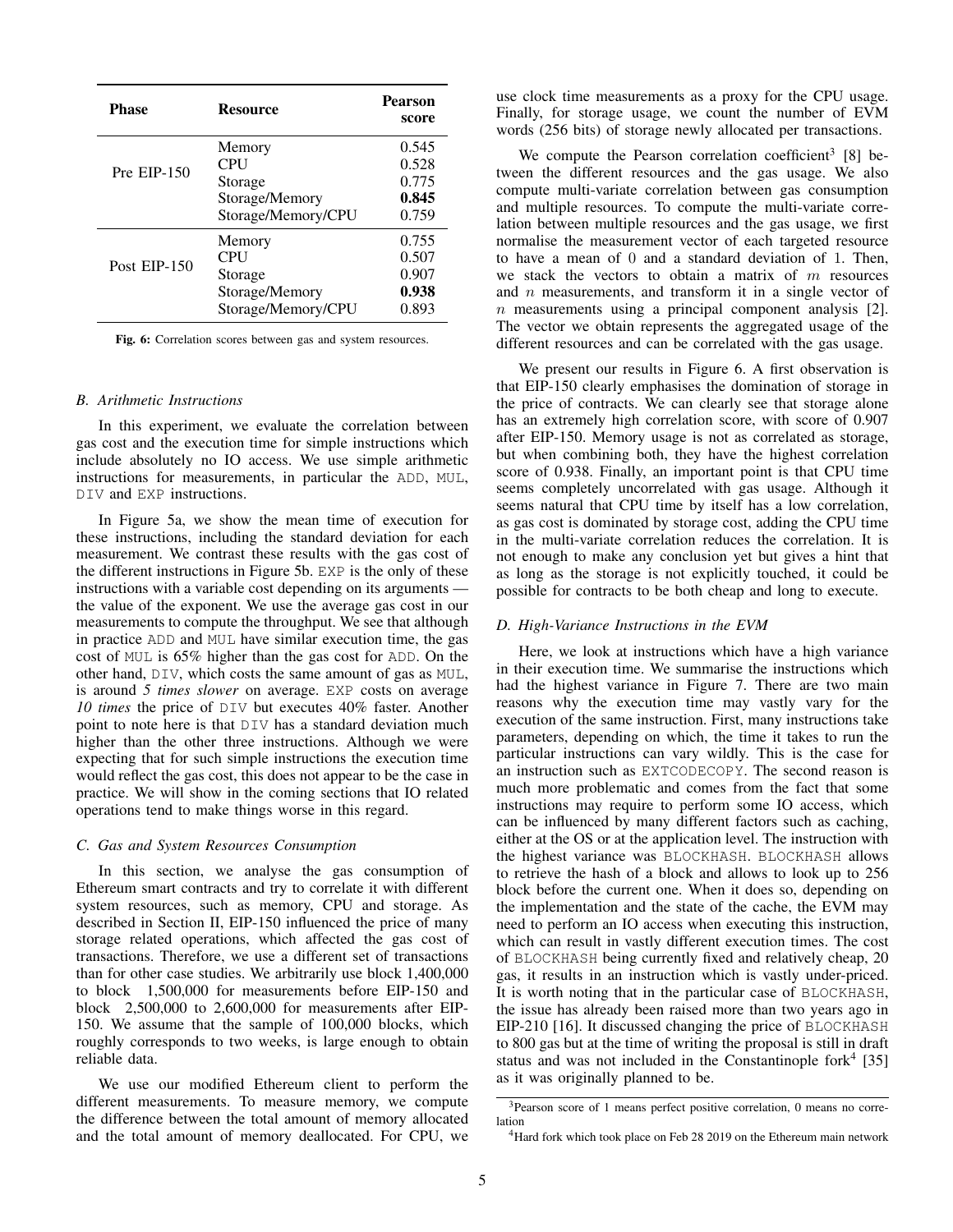<span id="page-5-0"></span>

| <b>Instruction</b>                                                |                          | time $(\mu s)$ deviation | <b>Mean Standard Measurements</b><br>count    |
|-------------------------------------------------------------------|--------------------------|--------------------------|-----------------------------------------------|
| <b>BLOCKHASH</b><br><b>BALANCE</b><br>SLOAD<br><b>EXTCODECOPY</b> | 768<br>762<br>514<br>403 | 578<br>449<br>402<br>361 | 240,000<br>8,625,000<br>148,687,000<br>23,000 |
| EXTCODESIZE                                                       | 22.1                     | 245                      | 16,834,000                                    |

Fig. 7: Instructions with the highest execution time variance.

<span id="page-5-1"></span>

Fig. 8: Comparing throughput with and without page cache:  $x$  axis is the relative speed improvement and  $y$  axis is the number of contracts.

## *E. Memory Caches and EVM Costs*

Given the high variance in execution time for some instructions, we evaluate the effects caching may have on EVM execution speed. In particular, we evaluate both the speedup provided by the operating system page cache and the speedup across blocks provided by LevelDB LRU cache [\[29\]](#page-13-18). In these

<span id="page-5-2"></span>

Fig. 9: Measuring block execution speed with and without the effect of cache.

experiments, we fix the block number at height 5,587,480.

Page cache. First, we evaluate how the operating system page cache influences the execution time by reducing the IO latency. We perform the experiment as follows:

- 1) Generate a contract
- 2) Run the code of the contract  $n$  times
- 3) Run the code of the contract  $n$  times but drop the page cache between each run

We perform this for 100 different contracts and measure the execution time for the versions with and without cache. We generate relatively large contracts, which consume on average 800,000 gas each. Although the method is somewhat crude, it provides a good approximation of the extent to which the state of the page cache influences the execution time of a contract. In Figure [8,](#page-5-1) we show a distribution of the contracts throughput in terms of gas per second, with and without cache. We see that contracts execute between 24 and 33 times faster when using the page cache, with more than half of the contracts executing between 27 and 29 times faster. This vast difference in the execution speed is due to IO operations, which use LevelDB [\[28\]](#page-13-19), a key-value store database, under the hood. LevelDB keeps only a small part of its data in memory and therefore needs to perform a disk access when the data was not found in memory. If the required part of the data was already in the page cache, no disk access will be required. When keeping the page cache, all the items seen by the contract recently will already be available in cache, eliminating the need for any disk access. On the other hand, if the caches are dropped, many IO related operations will result in a disk access, which explains the speedup. We notice that in the contracts with the highest speedup, BLOCKHASH, BALANCE and SLOAD are in the most frequent instructions. It is worth noting that if the generated contracts are small enough, most of the data will be in memory and dropping the page cache will have much less effect on the runtime. Indeed, when running the same experiment with contracts consuming on average 100,000 gas, only a 2 times average speedup has been observed.

Caching across blocks. In the next experiment, instead of measuring the cache impact by running a single contract multiple times, we evaluate how the cache impacts the execution time across blocks. In particular, we measure how many blocks need to be executed before the data cached during the previous execution of a contract gets evicted from the different caches. To do so, we perform the following experiment.

- 1) Generate n blocks, with different contracts in each
- 2) Execute sequentially all the blocks and measure the execution time
- 3) Repeat the previous step  $m$  times in the same process, and record how the execution speed evolves

We set  $m$  to 10 and we try different values for  $n$  to see how many blocks are needed for the cache not to provide anymore speedup. We use the first execution to warm-up the node and use the 9 other executions for our measurements. We find that in our setup, assuming the blocks are full (i.e. close to the gas limit in term of gas), 16 blocks are enough for the cache not to provide anymore speedup. We plot the results for  $n = 14$ ,  $n = 15$  and  $n = 16$  in Figure [9.](#page-5-2) When  $n = 14$ , we see that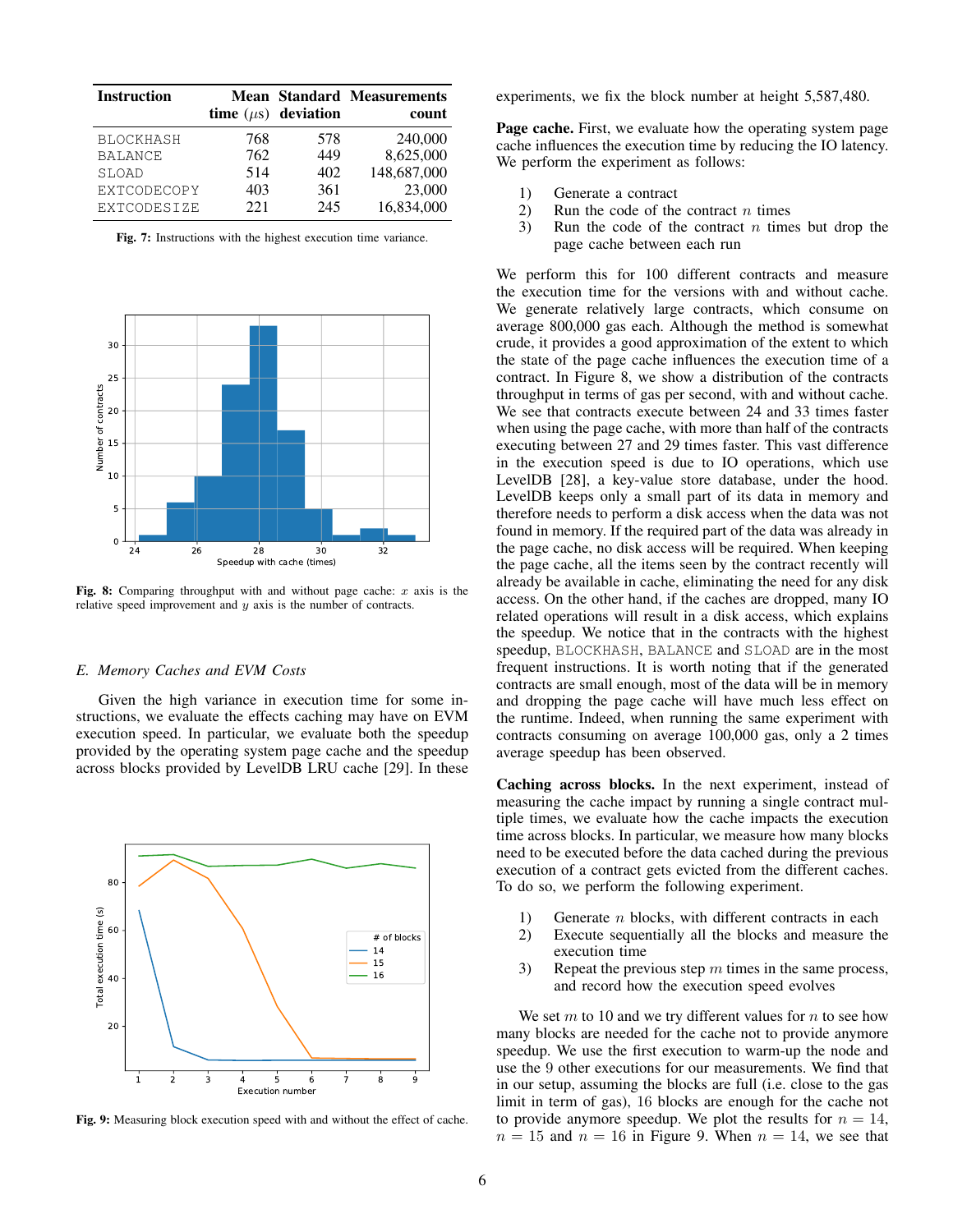the second execution is much faster than the first one, and that after the third execution, the execution time stabilises at around 6s to execute the 14 blocks. For  $n = 15$ , the execution time takes longer to decrease, but eventually also stabilises around the same value. It is slightly higher than when  $n = 14$ because it has one more block to execute. However, once we reach  $n = 16$ , we see that the execution time hardly decreases and stays stable at around 85s. We conclude that at this point, almost nothing that was cached during the previous execution of the block is still cached when re-executing the block.

This means that if a deployed contract function were reexecuted more than 16 blocks after its initial execution, it would execute as slowly as the first time. This shows that not only the cache has a very high impact on execution time but also that the cached information is evicted relatively quickly.

# *F. Summary*

In this section, we empirically analysed the gas cost and resource consumption of different instructions. To summarise:

- We see that even for simple instructions, the gas cost is not always consistent with resource usage. Indeed, even for instruction with very predictable speed, such as arithmetic operations, we observe that some instructions have a throughput 5 times slower than others.
- We notice that while most instructions have a relatively consistent execution speed, other instructions have large variations in the time it takes to execute. We find that these instructions involve some sort of IO operation.
- Finally, we demonstrate the effect that the page cache has on the execution speed of smart contracts and then show the typical number of blocks for which the page cache still provides speed up.
- Overall, we see that beyond some pricing issue, the metering scheme used by EVM does not allow to express the complexity inherent to IO operations.

## <span id="page-6-0"></span>IV. ATTACKING THE METERING MODEL OF EVM

In light of the results we obtained in the previous sections, we hypothesise that it is possible to construct contracts which use a low amount of gas compared to the resources they use.

## *A. Constructing Resource Exhaustion Attacks*

In particular, as we showed in Section [III,](#page-3-0) the gas consumption is dominated by the storage allocated but is not as much affected by other resources such as the clock time. Therefore, we decide to use the clock time as a target resource and look for contracts which minimise the throughput in terms of gas per second. We can formulate this as a search problem.

Problem formulation. We want to find a program which has the minimum possible throughput, where we define the throughput to be the amount of gas processed per second. Let  $\mathbb I$  be the set of EVM instructions and  $P$  be the set of EVM programs. A program  $p \in P$  is a sequence of instructions  $I_1, \dots, I_n$  where all  $I_i \in \mathbb{I}$ . Let  $t : \hat{P} \to \mathbb{R}$  be a function which takes a program as an input and outputs its execution time and  $g : \overline{P} \to \mathbb{N}$  be a function which takes a program as input and outputs its gas cost. We define our function to minimise  $f: P \to \mathbb{R}$ ,  $f(p) = g(p)/t(p)$ . Our goal is to find the program  $p_{\text{slowest}}$  such that

$$
p_{\text{slowest}} = \underset{p \in P}{\text{arg min}}(f(p)) \tag{1}
$$

The search space for a program of size *n* is  $\mathbb{I}^n$ . Given  $|\mathbb{I}| \approx 100$ , the search space is clearly too large to be explored entirely for any non-trivial program. Therefore, we cannot simply go over the space of possible programs and instead need to approximate the solution.

Although our problem resembles other program synthesis tasks [\[33\]](#page-13-20), there is a notable difference. Program synthesis usually focuses on generating "meaningful" programs, either from specifications or examples. These tasks often do not have welldefined metrics allowing optimisation techniques (the genetic algorithm in our work). The task we solve is different because we need to define "valid" but not "meaningful" programs and optimise for a well-defined metric: gas throughput.

Search strategy. With the problem formulated as a search problem, we now present our search strategy. We decide to design the search as a genetic algorithm [\[56\]](#page-14-7). The reasons for this choice are as follow:

- we have a well-defined fitness function  $f$
- we have promising initialisation values, which we will discuss below
- programs being a sequence of instructions, cross-over and mutations can be designed efficiently
- generated programs need to be syntactically correct but do not need to be semantically meaningful, making the cross-over and mutations more straightforward to design

We will now discuss in detail how we design the initialisation, cross-over and mutations of our genetic algorithm.

Program construction. Although our programs do not need to be semantically meaningful, they need to be executed successfully on the EVM, which means that they must fulfil some conditions. First, an instruction should never try to consume more values than the current number of elements on the stack. Second, instructions should not try to access random parts of the EVM memory, otherwise the program could run out of gas straight away. Indeed, when an instruction reads or writes to a place in memory, the memory is "allocated" up to this position and a fee is taken for each allocated memory word. This means that if MLOAD would be called with  $2^{100}$  as an argument, it would result in the cost of allocating  $2^{100}$  words in memory, which would result in an out of gas exception.

Another potential issue would be to run into an infinite loop. However, we decide to explicitly exclude loops out of our program generation algorithm for the following reason: adding loops is unlikely to make the generated programs slower. Indeed, if a piece of code is slow enough, our genetic algorithm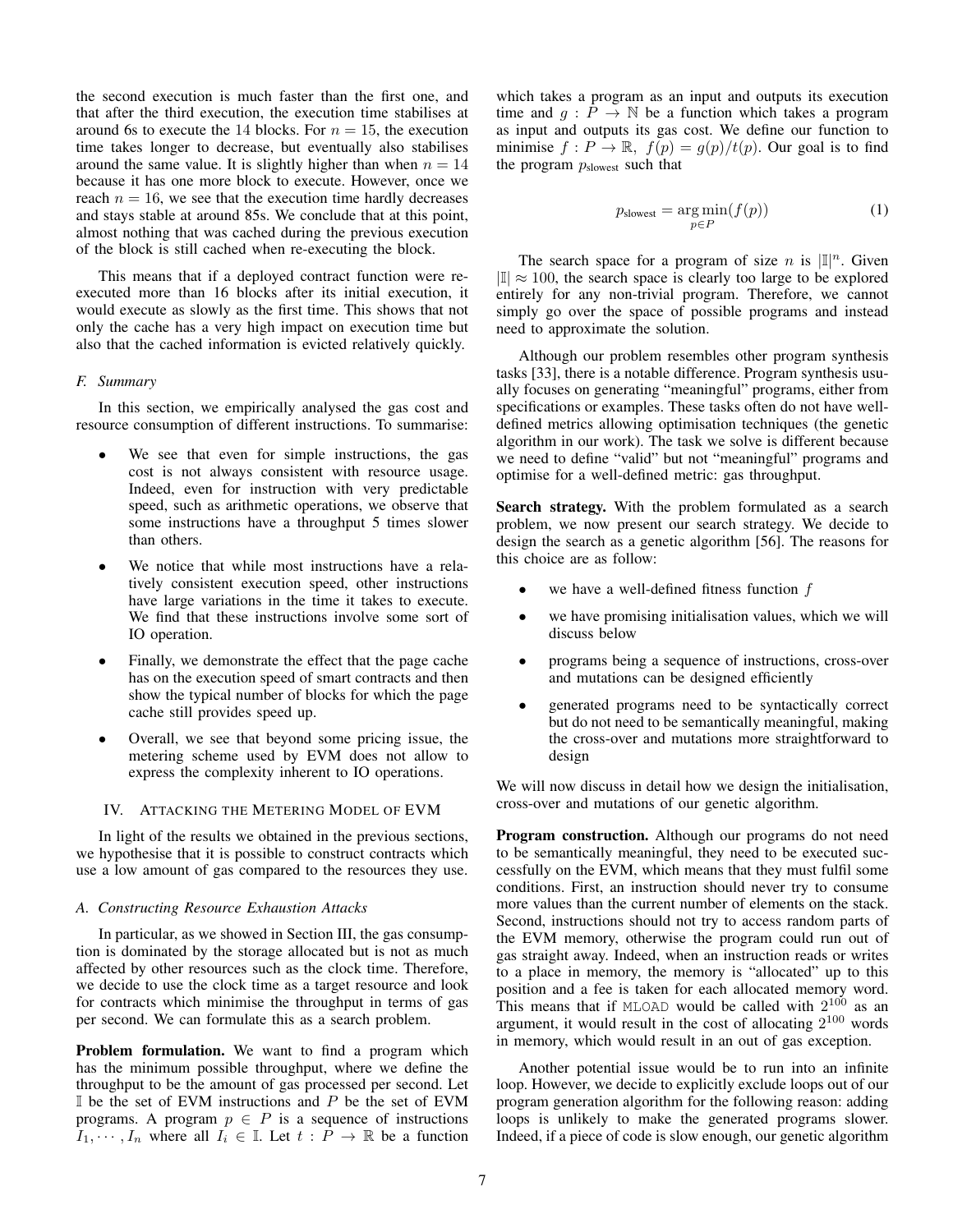will tend to repeat it. The loop version could be faster if a value is already cached but have no reason to be slower.

We design the program construction so that all created programs will never fail because of either of the previous reasons. We first want to ensure that there are always enough elements on the stack to be able to execute an instruction. The instructions requiring the least number of elements on the stack are instructions such as PUSH or BALANCE which do not require any element, and the element requiring the most number of elements on the stack is SWAP16 which requires 17 elements to be on the stack. We define the functions function  $a: \mathbb{I} \to \mathbb{N}$  which returns the number of arguments consumed from the stack and  $r : \mathbb{I} \to \mathbb{N}$  which returns the number of elements returned on the stack for an instruction I. We generate 18 sets of instructions using Equation [2.](#page-7-0)

<span id="page-7-0"></span>
$$
\forall n \in [0, 17], \mathbb{I}_n = \{I \mid I \in \mathbb{I} \land a(I) \le n\}
$$
 (2)

For example, the set  $\mathbb{I}_3$  is composed of all the instructions which require 3 or less items on the stack. We will use these sets in Algorithm [1](#page-7-1) to construct the initial programs but before, we need to define the functions we use to control memory access. For this purpose, we define two functions to handle these. First, uses\_memory :  $\mathbb{I} \rightarrow \{0,1\}$  returns 1 only if the given instruction accesses memory in some way. Then,  $prepare\_stack : \mathbb{P} \times \mathbb{I} \to \mathbb{P}$  takes a program and an instruction and ensures that all the arguments of the instruction which influence which part of memory is accessed are below a relatively low value, that we arbitrarily set to 255. To ensure this, prepare\_stack adds POP instruction for all arguments of  $I$  and add the exact same number of PUSH1 instructions with a random value below the desired value. For example, in the case of MLOAD, a POP followed by a PUSH1 would be generated.

Using the sets  $\mathbb{I}_n$ , the uses\_memory and prepare\_stack functions, we use Algorithm [1](#page-7-1) to generate the program. We assume that the *biased\_sample* function returns a random element from the given set and will discuss how we instantiate it in the next section.

<span id="page-7-1"></span>

| <b>Algorithm 1</b> Initial program construction |                                        |
|-------------------------------------------------|----------------------------------------|
| function GENERATEPROGRAM(size)                  |                                        |
| $P \leftarrow ($ )                              | $\triangleright$ Initial empty program |
| $s \leftarrow 0$                                | $\triangleright$ Stack size            |
| for 1 to size do                                |                                        |
| $I \leftarrow biased\_sample(\mathbb{I}_{s})$   |                                        |
| if uses_memory(I) then                          |                                        |
| $P \leftarrow prepare\_stack(P, I)$             |                                        |
| end if                                          |                                        |
| $P \leftarrow P \cdot (I)$                      | $\triangleright$ Append I to P         |
| $s \leftarrow s + (r(I) - a(I))$                |                                        |
| end for                                         |                                        |
| return $P$                                      |                                        |
| end function                                    |                                        |

Initialisation. As the search space is very large, it is important to start with good initial values so that the genetic algorithm can search for promising solutions. For this purpose, we use the result of the results we presented in Section [III,](#page-3-0) in particular, we use the throughput measured for each instruction. We define a function  $throughput : \mathbb{I} \rightarrow \mathbb{R}$  which returns the measured throughput of a single instruction. When randomly choosing the instructions with biased\_sample, we want to have a higher probability of picking an instruction with a low throughput but want to keep a high enough probability of picking a higher throughput instruction to make sure that these are not all discarded before the search begins. We define the weight of each instruction and then its probability with equations [3](#page-7-2) and [4.](#page-7-3)

<span id="page-7-2"></span>
$$
W(I \in \mathbb{I}) = \log\left(1 + \frac{1}{throughput(I)}\right) \tag{3}
$$

<span id="page-7-3"></span>
$$
P(I \in \mathbb{I}_n) = \frac{W(I)}{\sum_{I' \in \mathbb{I}_n} W(I')} \tag{4}
$$

Given that the throughput can have order-of-magnitude differences among instructions, the log in Equation [3](#page-7-2) is used to avoid assigning a probability to close to 0 to an instruction.

Cross-over. We now want to define a cross-over function over our search-space, a function which takes as input two programs and returns two programs, i.e.  $cross\_over : \mathbb{P} \times \mathbb{P} \to \mathbb{P} \times$ P, where the output programs are combined from the input programs. To avoid enlarging the search space with invalid programs, we want to perform cross-over such that the two output programs are valid by construction. As during program creation, we must ensure that each instruction of the output program will always have enough elements on the stack and that it will not try to read or write at random memory locations.

For the memory issue, we simply avoid modifying the program before an instruction manipulating memory or one of the POP or PUSH1 added in the program construction phase. For the second issue, we make sure to always split the two programs at positions where they have the same number of elements on the stack.

We show how we perform the cross-over in Algorithm [2.](#page-8-0) In the CREATESTACKSIZEINDEX function, we create a mapping from a stack size to a set of program counters where the stack has this size. In the CROSSOVER function, we first create this mapping for both programs and randomly choose a stack size to split the program. We then randomly choose a location from each program with the selected stack size. Note that here, sample assigns the same probability to all elements in the set. Finally, we split each program in two at the chosen position, and cross the programs together.

Mutation. We use a straightforward mutation operator. We randomly choose an instruction  $I$  in the program, where  $I$  is not one of the POP or PUSH1 instructions added to handle memory issues previously discussed. We generate a set  $M_I$  of replacement candidate instructions defined as follow.

$$
M_I = \{I' \mid I' \in \mathbb{I}_{a(I)} \land r(I') = r(I)\}
$$
 (5)

In other words, the replacement must require at most the same number of elements on the stack and put back the same number as the replaced instruction. Then, we replace the instruction I by I', which we randomly sample from  $M_I$ . If  $I$  had POP or PUSH1 associated with it to control memory, we remove them from the program. Finally, if  $I'$  uses memory, we add the necessary instructions before it.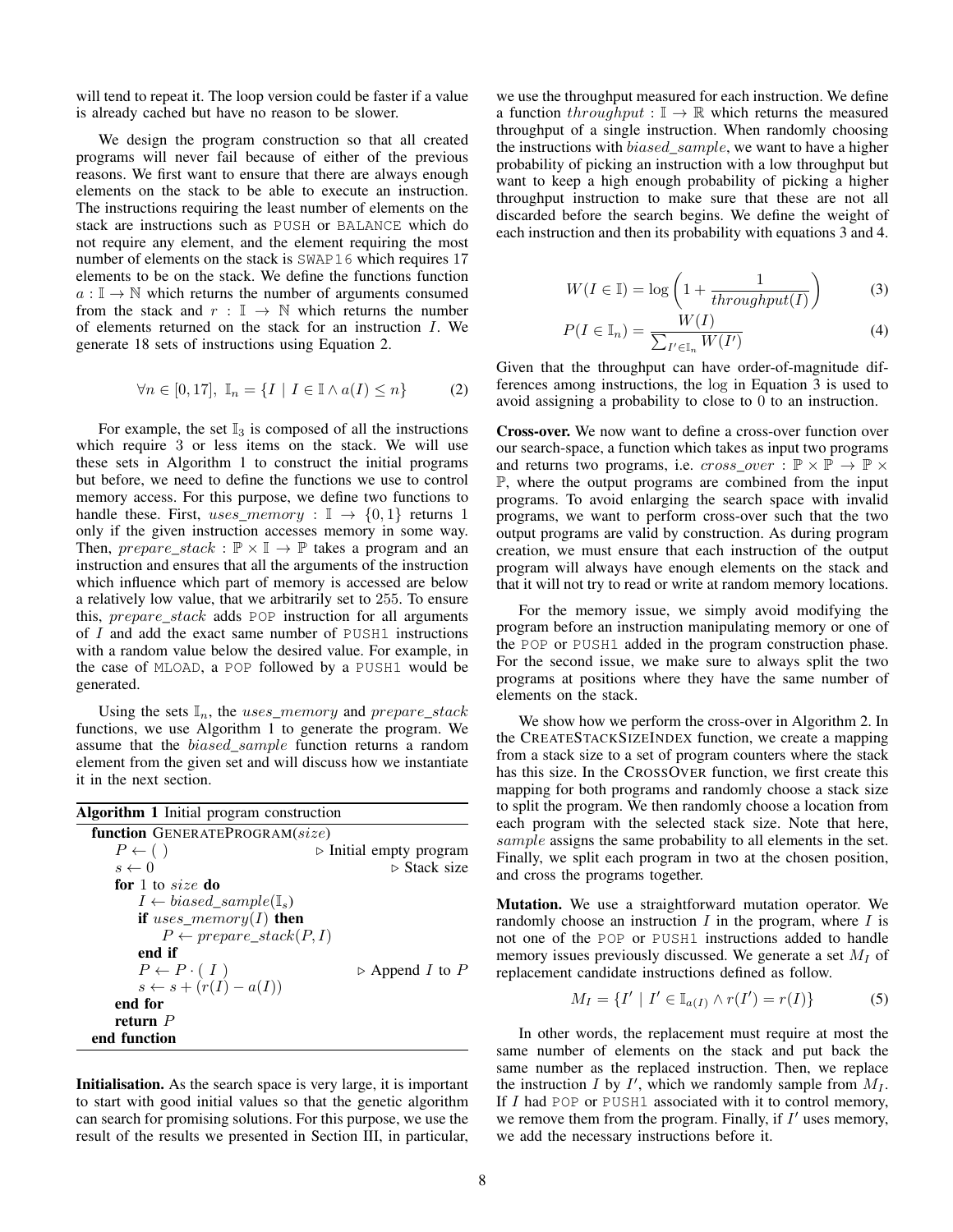<span id="page-8-0"></span>Algorithm 2 Cross-over function

function CREATESTACKSIZEMAPPING(P)  $S \leftarrow$  empty mapping  $pc \leftarrow 0$  $s \leftarrow 0$ for  $I$  in  $P$  do if  $s \notin S$  then  $S[s] \leftarrow \{\}$ end if  $S[s] \leftarrow S[s] \cup \{pc\}$  $s \leftarrow s + (r(I) - a(I))$  $pc \leftarrow pc + 1$ end for return S end function function  $C$ ROSSOVER $(P_1, P_2)$  $S_1 \leftarrow$  CREATESTACKSIZEMAPPING( $P_1$ )  $S_2 \leftarrow$ CREATESTACKSIZEMAPPING( $P_2$ )<br>  $S \leftarrow S_1 \cap S_2$   $\triangleright$  Interset ⊳ Intersection on keys  $s \leftarrow sample(S)$  $i_1 \leftarrow sample(S_1[s])$  $i_2 \leftarrow sample(S_2[s])$  $P_{11}, P_{12} \leftarrow split\_at(P_1, i_1)$  $P_{21}, P_{22} \leftarrow split\_at(P_2, i_2)$  $P'_1 \leftarrow P_{11} \cdot P_{22}$   $\triangleright$  Concatenate  $P_2^7 \leftarrow P_{21} \cdot P_{12}$ return  $P'_1$ ,  $P'_2$ end function

#### *B. Effectiveness of Attacks with Synthetic Contracts*

We want to measure the effectiveness of our approach to produce Resource Exhaustion Attacks. To do so, we want to generate contracts and benchmark them while mimicking the behaviour of a regular full validating node as much as possible. To do so, we execute all the programs produced within every generation of our genetic algorithm, as if they were part of a single block. We use the following steps to run our genetic

<span id="page-8-1"></span>3.0 2.5 Throughput (Mgas/s) Throughput (Mgas/s) 2.0 1.5 1.0 0.5 0.0 0 50 100 150 200 250 Generation number

Fig. 10: Evolution of the average contract throughput as a function of the number of generations.

<span id="page-8-2"></span>

Fig. 11: Execution time as a function of amount of gas used by contracts within a block.

algorithm.

- 1) Clear the page cache;
- 2) Warm up caches by generating and executing randomly-generated contracts
- 3) Generate the initial set of program;
- 4) Run the genetic algorithm for n generation.

An important point here is that when running the genetic algorithm, we only want to execute each program once, otherwise every IO access will already be cached and it will invalidate the results, as this is not what would happen when a regular validating node executes contracts. However, we of course do want to execute the measurements multiple times to be able to measure the execution time standard deviation. To work around these two requirements, we save all the programs generated while we run the experiment. Once the experiment has finished, we re-run all the programs in the exact same order. We combine these results to compute the mean and standard deviation of the execution time.

We note that generating a new generation takes on average less than 1 second but the time-consuming part of our algorithm is to compute the throughput of the generated programs. Indeed, we need to wait for the EVM to run the program, which can, as we show see in this section, take more than 90 seconds for a single generation. Furthermore, parallelising this task could bias our measurements, which forces the algorithm to perform the evaluation serially.

Generated bytecode. Before discussing the results further, we show a small snippet of bytecode generated by our genetic algorithm in Figure [12.](#page-9-0) We highlight the instructions which involve IO operations in bold and show the instructions whose sole purpose is to keep the stack consistent in a smaller font. We can see that there is a large number of IO related instructions, in particular BLOCKHASH and BALANCE show up multiple times. Although the fee of BALANCE has been revised from 20 to 400 in EIP-150, this suggests that the instruction is still under-priced. In the snippet, we also see that the stack is cleared and replaced with small values before calling CALLDATACOPY. This corresponds to the prepare\_stack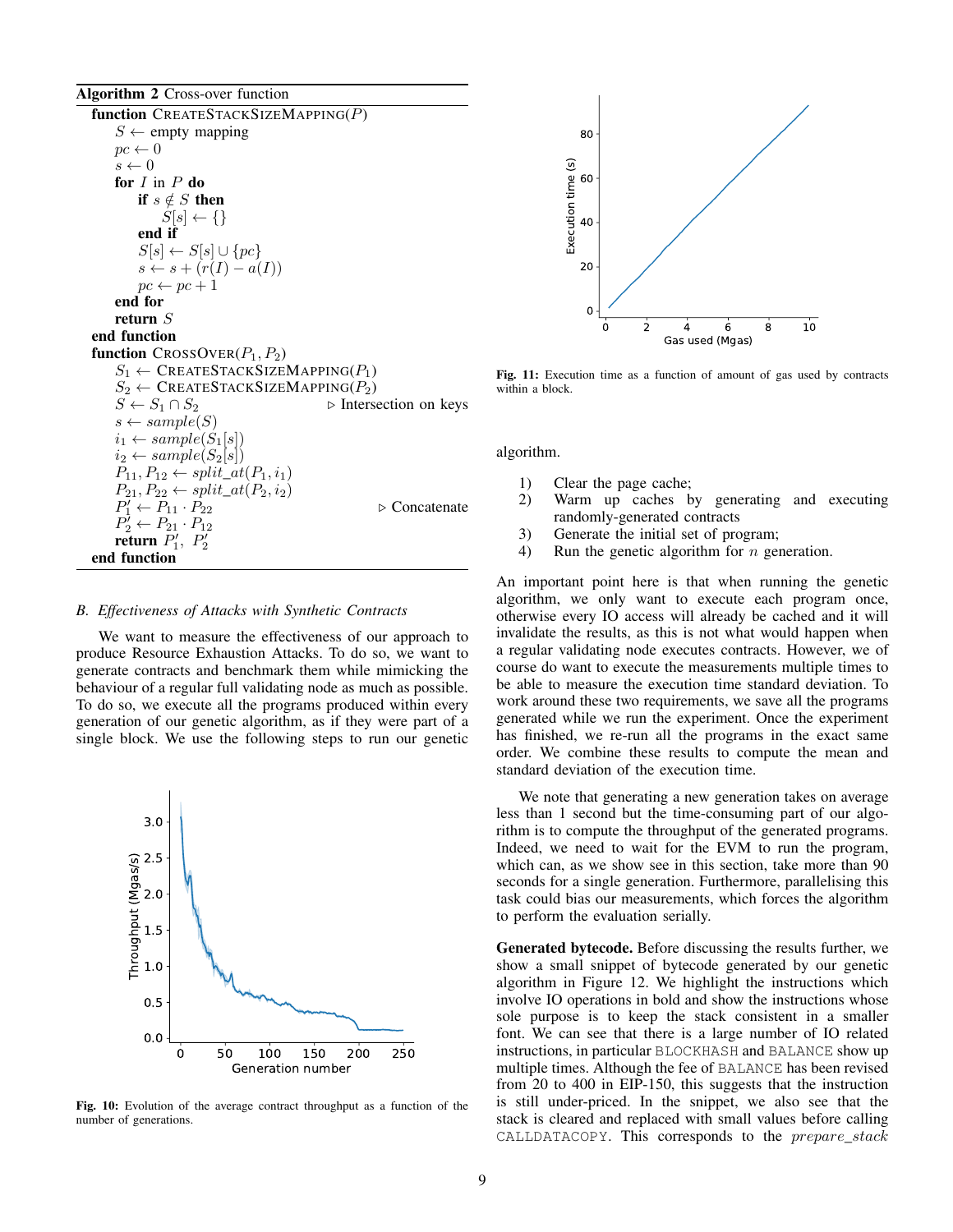<span id="page-9-0"></span>PUSH9 0x57c2b11309b96b4c59

# **BLOCKHASH**

**SLOAD**

CALLDATALOAD PUSH7 0x25dfb360fa775a

## **BALANCE**

**MSTORE8** PUSH10 0x49f8c33edeea6ac2fe8a PUSH14 0x1d18e6ece8b0cdbea6eb485ab61a

## **BALANCE**

POP ; prepare call to CALLDATACOPY POP POP PUSH1 0xf7 PUSH1 0xf7 PUSH1 0xf7 **CALLDATACOPY** PUSH7 0x421437ba67fe0e

ADDRESS

# **BLOCKHASH**

Fig. 12: Bytecode snippet generated by our genetic algorithm. Instructions in bold involve some sort of IO operations.

function described in the program construction section: to avoid CALLDATACOPY to read very far away in memory, which would make the program run out of gas, the arguments are replaced with small values. We note that our algorithm can generate programs of arbitrary length but in our experiments we set it to create programs of around 4,000 instructions which consume between 100,000 and 150,000 gas.

Generating low-throughput contracts. We show how the throughput of the lowest performing contract evolved with the number of generations in Figure [10.](#page-8-1) The line represents the mean of the measurements and the band represents the standard deviation of the measurements. The measurements are run 3 times. Except from one point in the first measurements, overall the standard deviation remains relatively low.

We can see that during the first generations, the throughput is around 1.25M gas per second, which is already fairly low given that the average throughput for a transaction on the same machine is around 20M gas per second. This shows that our initialisation is effective. The throughput decreases very quickly in the first few generations, and then steadily decreases down to around 110K gas per second, which is more than 180 slower than the average transaction. After about 200 generations, the throughput more or less plateaus.

Exploring the minimum. The minimum in our experiments is attained at generation 243. At this point, the block uses in total approximately 9.9M gas and takes around 93 seconds to execute, or a throughput of about 107,000 gas per second. We show in Figure [11](#page-8-2) how the execution time increases with the amount of gas consumed within the block. It is important to note that the execution time increases perfectly linearly with the gas used, which means that all transactions in the block have almost the same throughput. This implies that an attacker could easily tune the time he wants to delay the nodes depending on his budget. If a block full of malicious

<span id="page-9-1"></span>

| <b>Client</b>  | <b>Throughput</b><br>Gas/s                             | <b>Time</b><br>second | <b>IO</b> load<br>MB/s |
|----------------|--------------------------------------------------------|-----------------------|------------------------|
| Aleth          | $107,349 \pm 606.6$ $93.6 \pm 0.53$ $9.12 \pm 4.70$    |                       |                        |
| Parity         | $210,746 \pm 7,672$ $47.1 \pm 1.61$ $10.0 \pm 1.36$    |                       |                        |
| Parity (metal) | $542,702 \pm 9,487$ $18.2 \pm 0.23$ $17.2 \pm 1.97$    |                       |                        |
| Geth           | $131,053 \pm 4,207$ 75.6 $\pm 2.42$ 6.57 $\pm 4.13$    |                       |                        |
| Geth (fixed)   | $3,021,038 \pm 4.67e5$ $3.33 \pm 0.56$ $0.72 \pm 0.11$ |                       |                        |

Fig. 13: Evaluation of different clients when executing 10M gas worth of malicious transactions. What is presented is the mean across three measurements  $\pm$  standard deviation. All the measurements are performed on our GCP except the "metal" which is done on our bare-metal server.

transactions were to be processed, given that an Ethereum block is produced roughly every 13 seconds, 7 new blocks would have been created by the time the node finishes to validate the malicious one.

# *C. Evaluation on Other Ethereum Clients*

We used aleth [\[22\]](#page-13-11) to run our genetic algorithm and find low-throughput contracts. In this section, we show that the contracts crafted using our algorithm are also effective on the two most popular Ethereum clients: geth (v1.9.6) [\[30\]](#page-13-9) and Parity Ethereum (v2.5.9) [\[46\]](#page-14-8). We also show that the fix released in geth following discussions with the development team successfully resolves the issue. Furthermore, although our attack is mainly efficient on less powerful hardware, we include the measurements of Parity on a more powerful baremetal machine with 4 cores (8 threads) at 2.7GHZ, 32GB of RAM and an SSD with 540MB/s throughput. To benchmark the clients, we use the following procedure, and repeat the measurements three times for each client.

- 1) Synchronise the client to test;
- 2) Start the client in a private network, so that it does not execute anything else but our contracts;
- 3) Execute transactions on the client using the eth\_call RPC endpoint;
	- a) Send transactions to warm-up the client
	- b) Send enough malicious transactions to consume 10M gas
- 4) Measure the gas, time, IO, CPU and memory used during the execution of the malicious transactions.

We report our results in [Figure 13.](#page-9-1) Although we measured CPU, memory, and IO usage, most of the used time was related to IO operations and there was no significant increase in either CPU or memory usage during the attack. Therefore, we only report the IO measurements collected during the attack. We express the IO load in terms of MB/s, which we collect using Linux's iotop utility.

Before geth's fix, geth takes more than 75 seconds to execute 10M gas worth of malicious transactions. Parity Ethereum is the least vulnerable to our attack, but still takes on average about 47 seconds. Parity has on average a higher, but more constant IO load than geth. Large increase in the IO load tend to increase the IO wait time, which could explain why geth is vastly slower than Parity. Aleth is the slowest of the three clients. There could be two reasons for this: first, our algorithm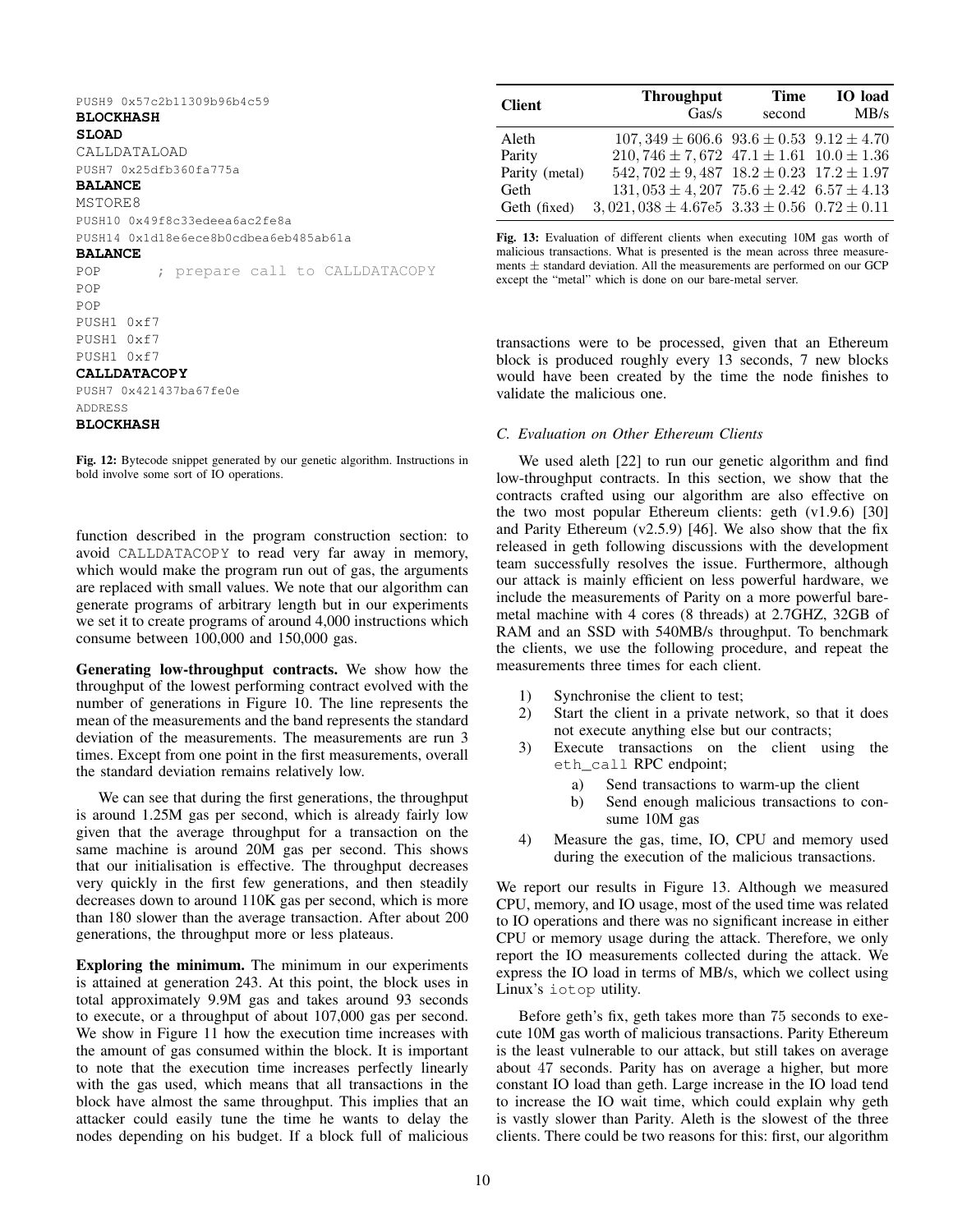is optimised on aleth, which makes it more likely to slow it down, second, aleth is less actively developed than the other two clients and might lack some optimisations.

The results of running Parity on a more powerful baremetal server show that even such machines are relatively vulnerable to our attack. Indeed, Parity, which was the fastest of the tree clients, still took more than 18 seconds to execute the transactions. An important point to notice is that the IO throughput is considerably higher on our bare-metal server, which is most likely one of the main reason for the speedup.

Finally, we ran our attack on an improved version of geth, which the Ethereum developers pointed us to as a result of our interactions with them. This version includes several optimisations to improve the storage access speed. We can see that these improvements drastically reduced the IO load of the client. With these improvements, geth executes the transactions more than 20 times faster, making the execution speed fast enough to counter such an attack. Our interaction with geth developers shows the effectiveness of responsible vulnerability disclosure, as discussed in Section [IV-E.](#page-10-0)

# *D. REA as a Form of DoS*

Malicious contracts crafted using our algorithm could easily be used to perform a DoS attacks on Ethereum. In this section, we will describe the threat model of such an attack, including the implications and feasibility of the attack.

Attack implications. As described in Section [II,](#page-1-0) there have already been several instances of DoS attacks against Ethereum [\[13\]](#page-13-0), [\[12\]](#page-13-1). There are several consequences to such attacks. The most direct one is a high increase in the block production time [\[26\]](#page-13-21), which in the worst cases more than doubled, significantly decreasing the total throughput of the network. This decrease comes not only from miners who might take more time to validate blocks but also from full nodes who are supposed to relay validated blocks and might take vastly longer to do so. A further indirect consequence of such attacks is the loss of trust in the system, which can lead to a decrease in the price of Ethereum, at least for a short period of time [\[18\]](#page-13-22).

Probable attacker. Although instances of irrational behaviours with likely no profit to the attacker have been seen on Ethereum [\[9\]](#page-13-23), we assume that the attacker is rational and wants to profit from such an attack. In this context, there are several ways in which such an attack could be performed.

First, this attack could be beneficial to miners. A miner could use these malicious transactions to perform a sort of selfish-mining [\[27\]](#page-13-24). Indeed, if the miner chooses to include a small amount of malicious transactions in the blocks he mines, the propagation time per block is likely to increase and give the miner a head-start on mining the next block. Given that the block arrival time in Ethereum is around 13 seconds, gaining a couple of seconds can be financially interesting for a miner. Furthermore, the only cost for a miner would be the opportunity cost of not including other transactions in the block, as he could include malicious transactions with a gas price of 0.

Another potential motivation for an attack could be to try to reduce the price of the ETH token and the trust in the Ethereum ecosystem. An attacker wanting to make a one-shot profit could spend some amount of money into performing such a DoS attack while taking a short position on ETH, waiting for the price to go down. Other blockchains competing with Ethereum could also potentially use such tactics to try to discredit the reliability of Ethereum.

Attack feasibility. To reason about the feasibility of this attack, we assume that given the same gas price, a malicious transaction has the same chance of being included in a block as any other transaction. We use the time we obtained in our experiments with geth, as it is the Ethereum client with the largest usage share [\[24\]](#page-13-25).

To find a reasonable gas price, we analyse the gas price of all transactions and blocks from October 1, 2019 (block 8,653,171) to December 31, 2019 (block 9,193,265). We find that the median value of the minimum gas price in a block is around 1.1Gwei and that the average gas price is around 10Gwei with a standard deviation of 11Gwei. These values are in agreement with some other source of gas computation [\[19\]](#page-13-7). Finally, we find that at least 2 million gas worth of transactions are included for less than 3Gwei in about 90% of the blocks, and choose this value as the gas price to compute the cost of an attack.

Given that our malicious transactions have a throughput of about 131,000 gas per second, using a price of 3 Gwei, it would cost roughly  $131,000 \times 3 \times 10^9 = 3.93 \times 10^{14}$ Wei =  $3.93 \times$  $10^{-4}$  ETH  $\approx 0.057$  USD to execute code for one second. Consequently, it would cost slightly more than 0.741 USD per block to prevent nodes running on commodity hardware to keep up with the network. This is a very cheap price to pay and could indeed motivate the probable attackers discussed earlier to execute such an attack.

It is worth noting that if an attacker wanted to fill a larger portion of the block with malicious transactions, he would need to increase the gas price. Indeed, to fill half of the block with malicious transactions, it would require to pay around 15Gwei, or 5 times more per gas, than to fill only 20% of the block. This would result in a cost of 10,000,000 $\times$ 50% $\times$ 1.5 $\times$ 10<sup>10</sup> = 0.075 ETH  $\approx$  10.875 USD. Nevertheless, this remains a very low price to pay for an attacker with financial incentives such as the ones described earlier.

Attack limitations. The current requirements to run a full node on the Ethereum main net are low enough for most commodity hardware to be able to keep up without any issue. The only point mentioned by the Ethereum developers is that running a full node requires an SSD [\[50\]](#page-14-9). Although there is currently no official documentation on other requirements, other sources estimate the minimum required memory to be about 8GB [\[48\]](#page-14-4), [\[47\]](#page-14-5), [\[45\]](#page-14-6). However, there is very little information about the typical hardware setup of full nodes. Therefore, it is very difficult to accurately evaluate how many nodes would be affected by such an attack. Nevertheless, the attack was judged severe enough by the Ethereum developers to react very promptly (within less than 24 hours for the first reply and within four days for them to test the fix) after our disclosure.

# <span id="page-10-0"></span>*E. Responsible Disclosure*

Given that the attack is very easy and cheap to execute, and worked on all major clients, we went through a responsible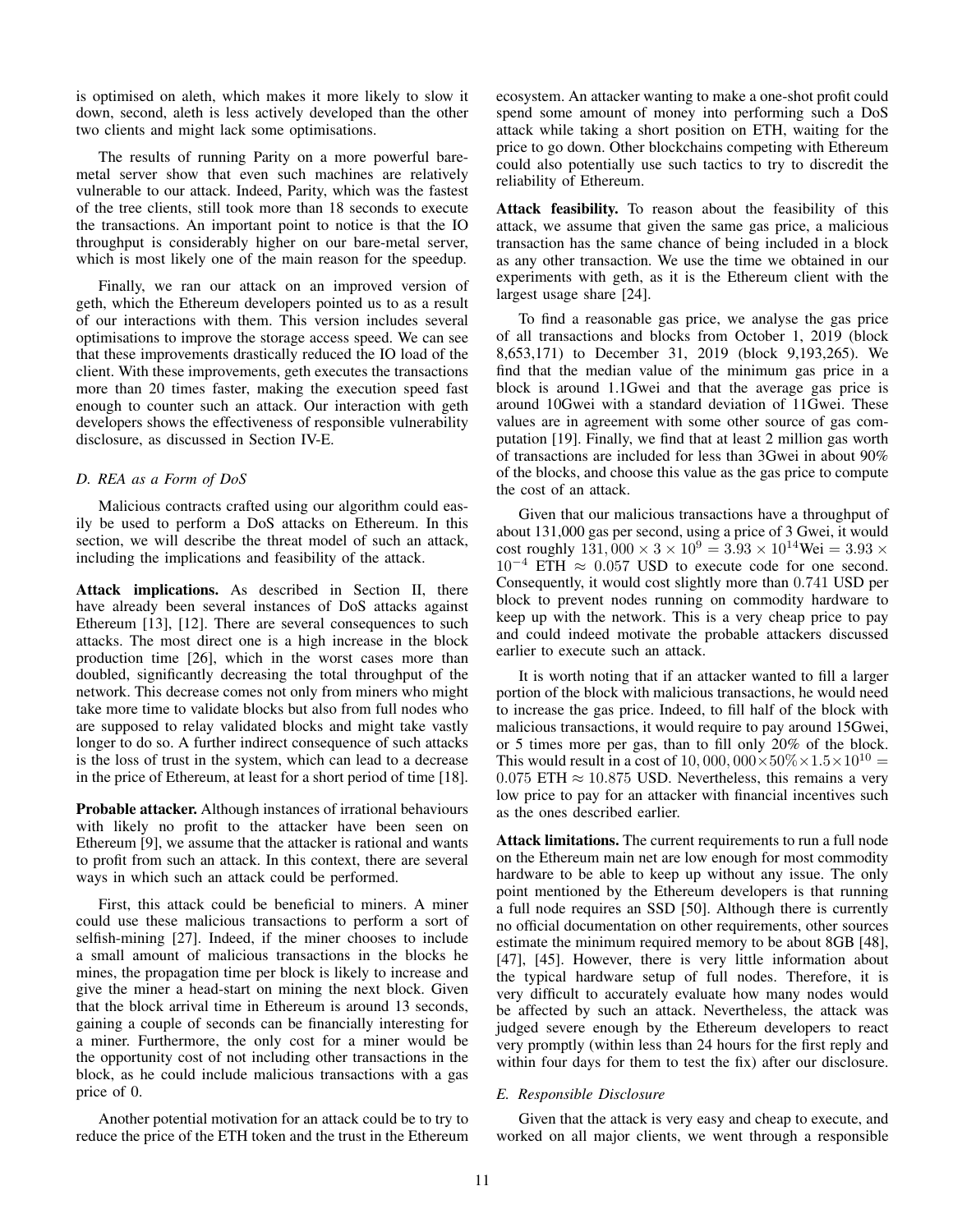disclosure process. The Ethereum Foundation has an official bug bounty program [\[23\]](#page-13-26) to report vulnerabilities. With the help of colleagues<sup>[5](#page-11-2)</sup>, we wrote a report summarising our main findings, including a minimal script to execute our attack, and sent it to the bug bounty program on October 3, 2019. We received a reply the next day from the Ethereum Security Lead, acknowledging the issue and pointing us to some ongoing efforts to improve some of the inefficiencies exploited by our attack. The Ethereum foundation team also let us know that they would coordinate with Parity developers. After discussions about the ongoing efforts and some other potential solutions, we have been confirmed that our report had been awarded a reward of 5,000 USD on November 17, 2019. Finally, the official announcement was published on the bounty program website on January 7, 2020.

# V. TOWARDS A BETTER APPROACH

<span id="page-11-0"></span>Gas metering and pricing is a difficult but fundamental problem in Ethereum and other blockchains which use a similar approach to price contract execution. Mispricing of gas instructions has been a concern for a long time and improvements have been included in several hard forks [\[11\]](#page-13-2), [\[53\]](#page-14-10). However, there remain issues in the current Ethereum pricing model, allowing attacks such as the one we presented in the previous sections. In this section, we will discuss shortterm fix which can be used to prevent DoS such as the one presented in this paper, and then briefly present longer-term potential solutions which are still being actively researched.

The main attack vector presented in this paper comes from the low speed of searching for an account which is not currently cached. One of the main issues is that the state of Ethereum gets larger with time. This means that operations accessing the state get more expensive with time in terms of resource usage.

Short-term fixes. Short-term fixes for slow IO related issues can be categorised in the two following classes: increase in the gas cost of IO instructions, as seen in EIP-150 [\[11\]](#page-13-2) and EIP-2200 [\[53\]](#page-14-10), and improvements in the speed of Ethereum clients.

Increasing the cost of IO instructions improves the fairness of the gas costs yet is often not sufficient to protect against DoS attacks, albeit it does increase their cost. The attack we present in this paper uses mainly instructions whose prices have increased in EIP-150 or EIP-2200, but remains relatively cheap to execute.

Improvements involve adding more layers of caches to reduce the number of IO accesses, which are typically the bottleneck. However, this requires to keep more data in memory and therefore creates a trade-off between memory consumption and execution speed. Regarding account lookup, two cases must be considered: when the looked up account exists and when it does not. Naively caching all the accounts could allow an attacker to easily evict existing accounts from the cache and is therefore dangerous. To check whether a particular account exists, a Bloom filter can be utilised as a first test. This eliminates the need for most of the IO accesses in case the queried address does not exist, while keeping a relatively

<span id="page-11-2"></span><sup>5</sup>Matthias Egli and Hubert Ritzdorf from PwC Switzerland

low memory footprint [\[43\]](#page-14-11). The next case which needs to be handled is the fast lookup of existing accounts. The current attempt to do this keeps an on-disk dynamic snapshot of the accounts state [\[52\]](#page-14-12), which allows to perform an on-disk look up of an account in  $\mathcal{O}(1)$ , at the cost of increasing the storage usage of the node. This indeed solves the bottleneck of accessing account data but is very specific to this particular issue.

Long-term fixes. Long-term fixes are likely to only arrive in Ethereum 2.0, as most of them will require major and breaking changes. There have been several solutions discussed by the community and other researchers, which can mostly be categorised as either a) changing the gas pricing mechanism or b) changing the way clients store data.

Current proposals to change the gas mechanism involve making the pricing more dynamic that it is currently. Chen et al. [\[18\]](#page-13-22) propose a mechanism where contracts using a single instruction in excess would be penalised. The threshold is set using historical data in order to penalise only contracts which diverge too much from what would be a regular usage. Although the approach has some advantages over the current pricing mechanism, it is unclear how well it would be able to prevent attacks taking this mechanism into account.

A promising and actively researched approach is the use of stateless clients and stateless validation. The key idea is that instead of forcing clients to store the whole state, entity emitting transactions must send the transaction, the data needed by the transactions, and a proof that this data is correct. The proof can be fairly trivially constructed as a Merkle proof, as the block headers hold a hash of the root of the state and the state can be represented as a Merkle tree. This allows such clients to verify all transactions without accessing IO resources at all, making execution and storage much cheaper, at the cost of an increased complexity when creating transactions and a higher bandwidth usage.

Another active area of research which should help making things better in this direction is sharding [\[3\]](#page-13-27). Although sharding does not address the fundamental issue of gas pricing in the presence of IO operations, it does help to keep the state of the nodes smaller, as different shards will be responsible for storing the state of different parts of the network.

# VI. RELATED WORK

<span id="page-11-1"></span>There has been a great deal of attention focused on the correctness of smart contracts on blockchains, especially, the Ethereum blockchain. Some of the vulnerability types have to do with gas consumption, but not all. There has been relatively little attention given to the organisation of metering for blockchain systems. We will first present research focusing on smart contract issues, and then highlight the work that focuses on metering at the smart contract level. We will then present research focusing on metering at the virtual machine level — EVM in the case of Ethereum.

## *A. Smart Contracts*

Major contracts vulnerabilities have been observed in recent years [\[6\]](#page-13-28) with sometimes multiple millions of dollars worth of Ether at stake [\[51\]](#page-14-13), [\[41\]](#page-13-29). One of the most famous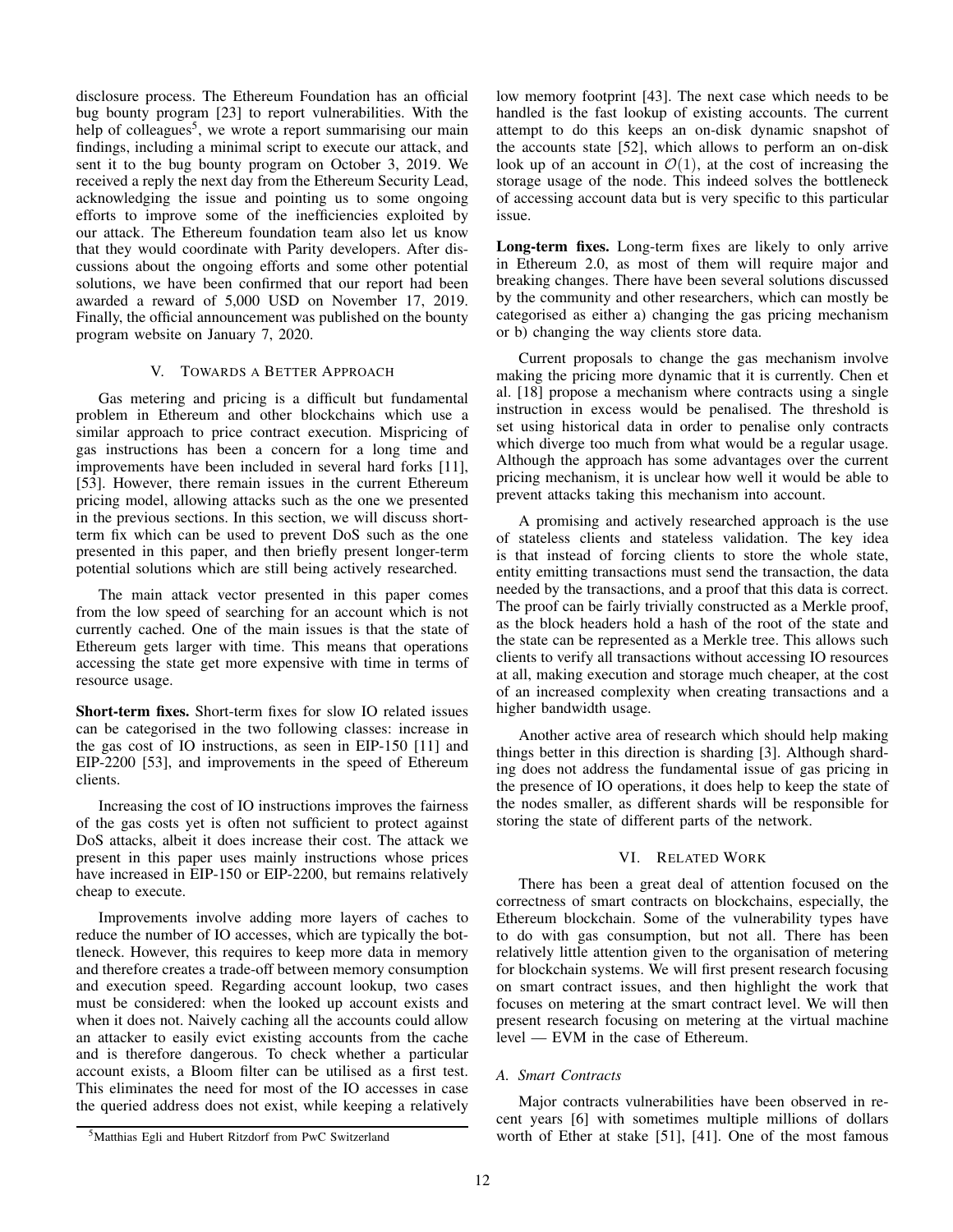exploit on the Ethereum blockchain was The DAO exploit [\[42\]](#page-13-30), where an attacker used a re-entrancy vulnerability [\[38\]](#page-13-31), [\[37\]](#page-13-32) to drain funds out of The DAO smart contract. The attacker managed to drain more than 3.5 million of Ether, which would now be worth more than 507.5 million USD. Given the severity of the attack, the Ethereum community decided to hard-fork the blockchain, preventing the attacker to benefit from the Ether he had drained.

In order to prevent such exploits, many different tools have been developed over the years to detect vulnerabilities in smart contracts [\[34\]](#page-13-33). One of the first tools which have been developed is Oyente [\[38\]](#page-13-31). It uses symbolic execution to explore smart contracts execution pass and then uses an SMT solver [\[21\]](#page-13-34) to check for several classes of vulnerabilities. Many other tools covering the same or other classes of vulnerabilities have also been developed [\[37\]](#page-13-32), [\[10\]](#page-13-35), [\[55\]](#page-14-14), [\[36\]](#page-13-36) and are usually based either on symbolic execution or static analysis methods such as data flow or control flow analysis. Some smart contract analysis tools have also focused more on analysing vulnerabilities related to gas [\[32\]](#page-13-37), [\[17\]](#page-13-38), [\[5\]](#page-13-39). We present some of these tools in the next subsection.

# *B. Gas Usage and Metering*

Recent work by Yang et al. [\[58\]](#page-14-15) have recently empirically analysed the resource usage and gas usage of the EVM instructions. They provide an in-depth analysis of the time taken for each instructions both on commodity and professional hardware. Although our work was performed independently, the results we present in Section [III](#page-3-0) seem to concur mostly with their findings.

Other related themes have also been covered in the literature. One of the large theme is optimisation of gas usage for smart contracts. Another one is estimating, preferably statically, the gas consumption of smart contracts.

*Gas Usage Optimisation:* Gasper [\[17\]](#page-13-38) is one of the first paper which has focused on finding gas related anti-patterns for smart contracts. It identifies 7 gas-costly patterns, such as dead code or expensive operations in loops, which could potentially be costly to the contract developer in terms of gas. Gasper builds a control flow graph from the EVM bytecode and uses symbolic execution backed by an SMT solver to explore the different paths that might be taken.

MadMax [\[32\]](#page-13-37) is a static analysis tool to find gas-focused vulnerabilities. Its main difference with Gasper from a functionality point of view is that MadMax tries to find patterns which could cause out-of-gas exceptions and potentially lock the contract funds, rather than gas-intensive patterns. For example, it is able to detect loops iterating on an unbounded number of elements, such as the numbers of users, and which would therefore always run out of gas after a certain number of users. MadMax decompiles EVM contracts and encodes properties about them into Datalog to check for different patterns. It is performant enough to analyse all the contracts of the Ethereum blockchain in only 10 hours.

*Gas Estimation:* Marescotti et al. [\[39\]](#page-13-40) propose two algorithms to compute upper-bound gas consumption of smart contracts. It introduces a "gas consumption path" to encode the gas consumption of a program in its program path. It uses an SMT solver to find an environment resulting in a given path and computes its gas consumption. However, this work is not implemented with actual EVM code and is therefore not evaluated on real-world contracts.

Gastap [\[5\]](#page-13-39) is a static analysis tool which allows to compute sound upper bounds for smart contracts. This ensures that if the gas limit given to the contract is higher than the computed upper-bound, the contract is assured to terminate without outof-gas exception. It transforms the EVM bytecode and models it in terms of equations representing the gas consumption of each instructions. It then solves these equations using the equation solver PUBS [\[4\]](#page-13-41). Gastap is able to compute gas upper bound on almost all real world contracts it is evaluated on.

# *C. Virtual Machines and Metering*

Zheng et al. [\[59\]](#page-14-16) propose a performance analysis of several blockchain systems which leverage smart contracts. Although the analysis goes beyond smart contracts metering, with metrics such as network related performance, it includes an analysis about smart contracts metering at the virtual machine level. Notably, it shows that some instructions, such as DIV and SDIV, consume the same amount of gas while their consumption of CPU resource is vastly different.

Chen et al. [\[18\]](#page-13-22) propose an alternative gas cost mechanism for Ethereum. The gas cost mechanism is not meant to replace completely the current one, but rather to extend it in order to prevent DoS attacks caused by under-priced EVM instructions. The authors analyse the average number of execution of a single instruction in a contract, and model a gas cost mechanism to punish contracts which excessively execute a particular instruction. This gas mechanism allows normal contracts to almost not be affected by the price changes while mitigating spam attacks which have been seen on the Ethereum blockchain [\[13\]](#page-13-0).

# VII. CONCLUSION

<span id="page-12-0"></span>In this work, we presented a new DoS attack on Ethereum by exploiting the metering mechanism. We first re-executed the Ethereum blockchain for 2.5 months and showed some significant inconsistencies in the pricing of the EVM instructions. We further explored various other design weaknesses, such as gas costs for arithmetic EVM instructions and cache dependencies on the execution time. Additionally, we demonstrated that there is very little correlation between gas and resources such as CPU and memory. We found that the main reason for this is that the gas price is dominated by the amount of *storage* used.

Based on our observations, we presented a new attack called *Resource Exhaustion Attack* which systematically exploits these imperfections to generate low-throughput contracts. Our genetic algorithm is able to generate programs which exhibit a throughput of around 1.25M gas per second after a single generation. A minimum in our experiments is attained at generation 243 with the block using around 9.9M gas and taking around 93 seconds. We showed that we are able to generate contracts with a throughput as low as 107,000 gas per second, or on average more than 100 times slower than typical contracts, and that all major Ethereum clients are vulnerable. We argued that several attackers such as speculators, Ethereum competitors or even miners could have financial incentives to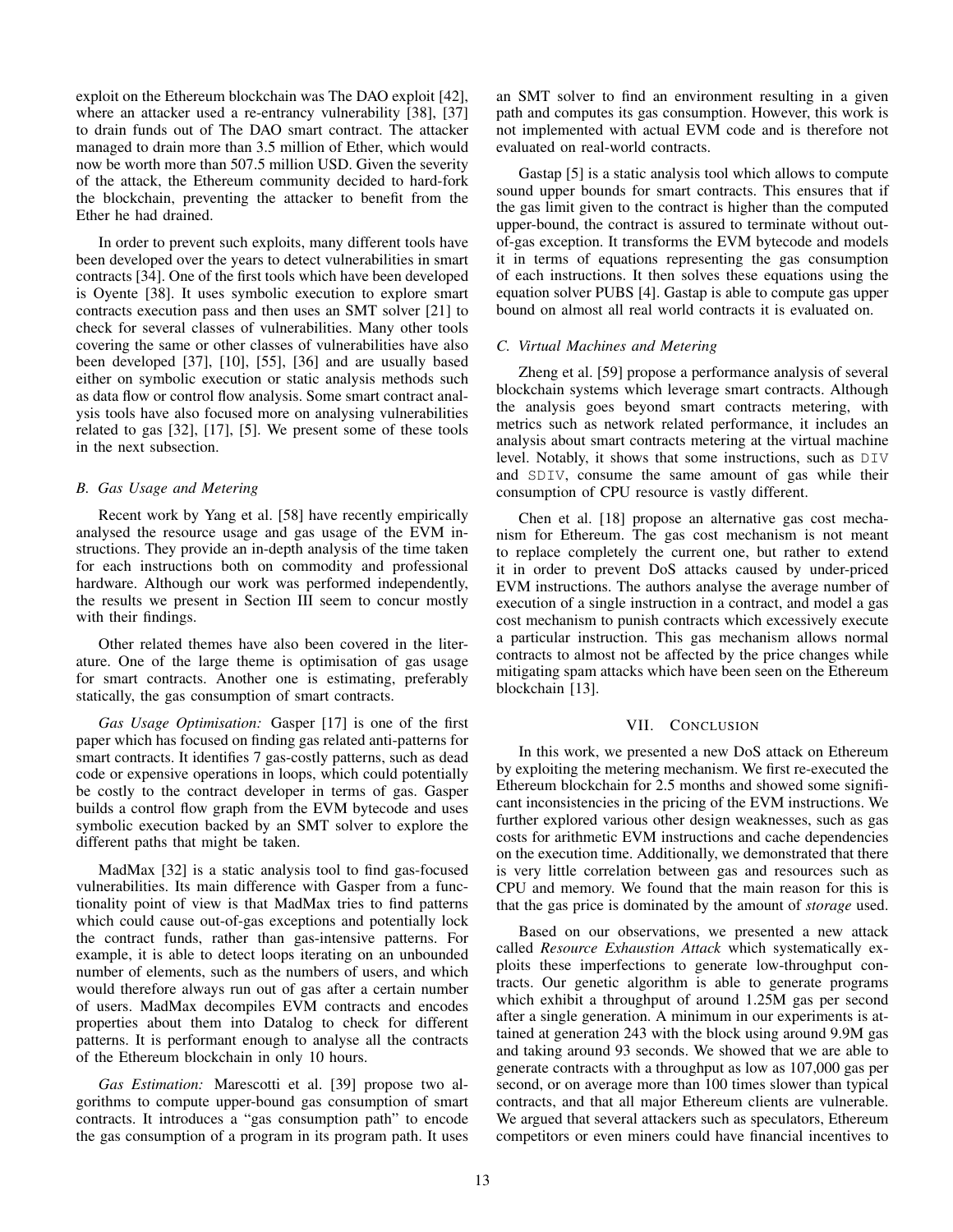perform such an attack. Finally, we discussed about short-term and potential long-term fixes for gas mispricing. Our attack went through the a responsible disclosure process and has been awarded a bug bounty reward of 5,000 USD by the Ethereum foundation.

#### ACKNOWLEDGMENT

The authors would like to thank Matthias Egli and Hubert Ritzdorf from PwC Switzerland for their insightful feedback and their help with responsible disclosure and experiments.

The authors would also like to thank the Tezos Foundation for their financial support.

#### **REFERENCES**

- <span id="page-13-13"></span>[1] Ethereum - github. [https://github.com/ethereum,](https://github.com/ethereum) 2019. [Online; accessed 08-September-2019].
- <span id="page-13-15"></span>[2] Hervé Abdi and Lynne J Williams. Principal component analysis. *Wiley interdisciplinary reviews: computational statistics*, 2(4):433–459, 2010.
- <span id="page-13-27"></span>[3] Mustafa Al-Bassam, Alberto Sonnino, Shehar Bano, Dave Hrycyszyn, and George Danezis. Chainspace: A sharded smart contracts platform. *arXiv preprint arXiv:1708.03778*, 2017.
- <span id="page-13-41"></span>[4] Elvira Albert, Puri Arenas, Samir Genaim, and Germán Puebla. Automatic Inference of Upper Bounds for Recurrence Relations in Cost Analysis. In María Alpuente and Germán Vidal, editors, *Static Analysis*, pages 221–237, Berlin, Heidelberg, 2008. Springer Berlin Heidelberg.
- <span id="page-13-39"></span>[5] Elvira Albert, Pablo Gordillo, Albert Rubio, and Ilya Sergey. GASTAP: A Gas Analyzer for Smart Contracts. *CoRR*, abs/1811.1, nov 2018.
- <span id="page-13-28"></span>[6] Nicola Atzei, Massimo Bartoletti, and Tiziana Cimoli. A survey of attacks on Ethereum smart contracts (SoK). In *POST*, 2017.
- <span id="page-13-6"></span>[7] Block.one. About EOSIO. [https://eos.io/about-us/,](https://eos.io/about-us/) 2019. [Online; accessed 04-June-2019].
- <span id="page-13-14"></span>[8] Sarah Boslaugh. *Statistics in a nutshell: A desktop quick reference*. " O'Reilly Media, Inc.", 2012.
- <span id="page-13-23"></span>[9] Lorenz Breidenbach, Phil Daian, Ari Juels, and Emin Gün Sirer. An In-Depth Look at the Parity Multisig Bug.
- <span id="page-13-35"></span>[10] Lexi Brent, Anton Jurisevic, Michael Kong, Eric Liu, François Gauthier, Vincent Gramoli, Ralph Holz, and Bernhard Scholz. Vandal: A scalable security analysis framework for smart contracts. *CoRR*, abs/1809.03981, 2018.
- <span id="page-13-2"></span>[11] Vitalik Buterin. EIP 150: Gas cost changes for IO-heavy operations . [https://eips.ethereum.org/EIPS/eip-150.](https://eips.ethereum.org/EIPS/eip-150) [Online; accessed 05-June-2019].
- <span id="page-13-1"></span>[12] Vitalik Buterin. Geth nodes under attack again. [https:](https://www.reddit.com/r/ethereum/comments/55s085/geth_nodes_under_attack_again_we_are_actively/?st=itxh568s&sh=ee3628ea) [//www.reddit.com/r/ethereum/comments/55s085/geth\\_nodes\\_under\\_](https://www.reddit.com/r/ethereum/comments/55s085/geth_nodes_under_attack_again_we_are_actively/?st=itxh568s&sh=ee3628ea) [attack\\_again\\_we\\_are\\_actively/?st=itxh568s&sh=ee3628ea.](https://www.reddit.com/r/ethereum/comments/55s085/geth_nodes_under_attack_again_we_are_actively/?st=itxh568s&sh=ee3628ea) [Online; accessed 4-April-2019].
- <span id="page-13-0"></span>[13] Vitalik Buterin. Transaction spam attack: Next Steps. [https://blog.](https://blog.ethereum.org/2016/09/22/transaction-spam-attack-next-steps/) [ethereum.org/2016/09/22/transaction-spam-attack-next-steps/.](https://blog.ethereum.org/2016/09/22/transaction-spam-attack-next-steps/) [Online; accessed 4-April-2019].
- <span id="page-13-4"></span>[14] Vitalik Buterin. A next-generation smart contract and decentralized application platform. *Ethereum*, (January):1–36, 2014.
- <span id="page-13-10"></span>[15] Vitalik Buterin. Geth nodes under attack again (geth issue). [https://www.reddit.com/r/ethereum/comments/55s085/geth\\_nodes\\_](https://www.reddit.com/r/ethereum/comments/55s085/geth_nodes_under_attack_again_we_are_actively/d8ebsad/) [under\\_attack\\_again\\_we\\_are\\_actively/d8ebsad/,](https://www.reddit.com/r/ethereum/comments/55s085/geth_nodes_under_attack_again_we_are_actively/d8ebsad/) 2016. [Online; accessed 05-September-2019].
- <span id="page-13-16"></span>[16] Vitalik Buterin. EIP 210. [https://github.com/ethereum/EIPs/blob/master/](https://github.com/ethereum/EIPs/blob/master/EIPS/eip-210.md) [EIPS/eip-210.md,](https://github.com/ethereum/EIPs/blob/master/EIPS/eip-210.md) 2019. [Online; accessed 20-July-2019].
- <span id="page-13-38"></span>[17] Ting Chen, Xiaoqi Li, Xiapu Luo, and Xiaosong Zhang. Underoptimized smart contracts devour your money. *SANER 2017 - 24th IEEE International Conference on Software Analysis, Evolution, and Reengineering*, pages 442–446, 2017.
- <span id="page-13-22"></span>[18] Ting Chen, Xiaoqi Li, Ying Wang, Jiachi Chen, Zihao Li, Xiapu Luo, Man Ho Au, and Xiaosong Zhang. An adaptive gas cost mechanism for ethereum to defend against under-priced dos attacks. In Joseph K. Liu and Pierangela Samarati, editors, *Information Security Practice and Experience*, pages 3–24, Cham, 2017. Springer International Publishing.
- <span id="page-13-7"></span>[19] Concourse Open Community. Eth gas station. [https://ethgasstation.info/](https://ethgasstation.info/calculatorTxV.php) [calculatorTxV.php,](https://ethgasstation.info/calculatorTxV.php) 2019. [Online; accessed 09-September-2019].
- <span id="page-13-5"></span>[20] Chris Dannen. *Introducing Ethereum and Solidity: Foundations of Cryptocurrency and Blockchain Programming for Beginners*. Apress, Berkely, CA, USA, 1st edition, 2017.
- <span id="page-13-34"></span>[21] Leonardo De Moura and Nikolaj Bjørner. Z3: An efficient smt solver. In *International conference on Tools and Algorithms for the Construction and Analysis of Systems*, pages 337–340. Springer, 2008.
- <span id="page-13-11"></span>[22] Ethereum community. cpp-ethereum. [http://www.ethdocs.org/en/latest/](http://www.ethdocs.org/en/latest/ethereum-clients/cpp-ethereum/) [ethereum-clients/cpp-ethereum/.](http://www.ethdocs.org/en/latest/ethereum-clients/cpp-ethereum/) [Online; accessed 1-May-2019].
- <span id="page-13-26"></span>[23] Ethereum Foundation. Ethereum bounty program. [https://bounty.](https://bounty.ethereum.org/) [ethereum.org/,](https://bounty.ethereum.org/) 2020. [Online; accessed 05-January-2020].
- <span id="page-13-25"></span>[24] ethernodes.org. Ethereum mainnet statistics. [https://www.ethernodes.](https://www.ethernodes.org/) [org/,](https://www.ethernodes.org/) 2020. [Online; accessed 10-January-2020].
- <span id="page-13-8"></span>[25] Etherscan. Ethereum average block timechart. [https://etherscan.io/chart/](https://etherscan.io/chart/blocktime) [blocktime,](https://etherscan.io/chart/blocktime) 2019. [Online; accessed 09-September-2019].
- <span id="page-13-21"></span>[26] Etherscan. Ethereum average block time chart. [https://etherscan.io/](https://etherscan.io/chart/blocktime) [chart/blocktime,](https://etherscan.io/chart/blocktime) 2020. [Online; accessed 10-January-2020].
- <span id="page-13-24"></span>[27] Ittay Eyal and Emin Gün Sirer. Majority is not enough: Bitcoin mining is vulnerable. In *International conference on financial cryptography and data security*, pages 436–454. Springer, 2014.
- <span id="page-13-19"></span>Sanjay Ghemawat and Jeff Dean. Leveldb. [https://github.com/google/](https://github.com/google/leveldb) [leveldb,](https://github.com/google/leveldb) 2011. [Online; accessed 05-August-2019].
- <span id="page-13-18"></span>[29] Sanjay Ghemawat and Jeff Dean. Leveldb documentation. [https://github.com/google/leveldb/blob/master/doc/index.md#cache,](https://github.com/google/leveldb/blob/master/doc/index.md#cache) 2011. [Online; accessed 05-August-2019].
- <span id="page-13-9"></span>[30] The go-ethereum Authors. Official go implementation of the ethereum protocol. [https://github.com/ethereum/go-ethereum/,](https://github.com/ethereum/go-ethereum/) 2019. [Online; accessed 25-August-2019].
- <span id="page-13-12"></span>[31] Google. Google compute engine documentation. [https://cloud.google.](https://cloud.google.com/compute/docs/) [com/compute/docs/,](https://cloud.google.com/compute/docs/) 2019. [Online; accessed 08-September-2019].
- <span id="page-13-37"></span>[32] Neville Grech, Michael Kong, Anton Jurisevic, Lexi Brent, Bernhard Scholz, and Yannis Smaragdakis. MadMax: Surviving Out-of-Gas Conditions in Ethereum Smart Contracts. *SPLASH 2018 Oopsla*, 2(October), 2018.
- <span id="page-13-20"></span>[33] Sumit Gulwani, Oleksandr Polozov, Rishabh Singh, et al. Program synthesis. Foundations and Trends® in Programming Languages, 4(1-2):1–119, 2017.
- <span id="page-13-33"></span>[34] Dominik Harz and William Knottenbelt. Towards Safer Smart Contracts: A Survey of Languages and Verification Methods. *arXiv preprint arXiv:1809.09805*, 2018.
- <span id="page-13-17"></span>[35] Hudson Jameson. Ethereum Constantinople Upgrade Announcement. [https://blog.ethereum.org/2019/01/11/ethereum-constantinople](https://blog.ethereum.org/2019/01/11/ethereum-constantinople-upgrade-announcement/)[upgrade-announcement/,](https://blog.ethereum.org/2019/01/11/ethereum-constantinople-upgrade-announcement/) 2019. [Online; accessed 05-July-2019].
- <span id="page-13-36"></span>[36] Bo Jiang, Ye Liu, and W. K. Chan. Contractfuzzer: Fuzzing smart contracts for vulnerability detection. In *Proceedings of the 33rd ACM/IEEE International Conference on Automated Software Engineering*, ASE 2018, pages 259–269, New York, NY, USA, 2018. ACM.
- <span id="page-13-32"></span>[37] Sukrit Kalra, Seep Goel, Mohan Dhawan, and Subodh Sharma. ZEUS: analyzing safety of smart contracts. In *25th Annual Network and Distributed System Security Symposium, NDSS 2018, San Diego, California, USA, February 18-21, 2018*, 2018.
- <span id="page-13-31"></span>[38] Loi Luu, Duc-Hiep Chu, Hrishi Olickel, Prateek Saxena, and Aquinas Hobor. Making Smart Contracts Smarter. In *CCS*, 2016.
- <span id="page-13-40"></span>[39] Matteo Marescotti, Martin Blicha, Antti E J Hyvärinen, Sepideh Asadi, and Natasha Sharygina. Computing Exact Worst-Case Gas Consumption for Smart Contracts. In Tiziana Margaria and Bernhard Steffen, editors, *Leveraging Applications of Formal Methods, Verification and Validation. Industrial Practice*, pages 450–465, Cham, 2018. Springer International Publishing.
- <span id="page-13-3"></span>[40] Martin Holst Swende. EIP 1184. [https://eips.ethereum.org/EIPS/eip-](https://eips.ethereum.org/EIPS/eip-1884)[1884,](https://eips.ethereum.org/EIPS/eip-1884) 2019. [Online; accessed 15-Jan-2020].
- <span id="page-13-29"></span>[41] Max Galka. Multisig wallets affected by the Parity wallet bug. [https:](https://github.com/elementus-io/parity-wallet-freeze) [//github.com/elementus-io/parity-wallet-freeze.](https://github.com/elementus-io/parity-wallet-freeze) [Online; accessed 21- January-2019].
- <span id="page-13-30"></span>[42] Muhammad Izhar Mehar, Charles Louis Shier, Alana Giambattista, Elgar Gong, Gabrielle Fletcher, Ryan Sanayhie, Henry M Kim, and Marek Laskowski. Understanding a revolutionary and flawed grand